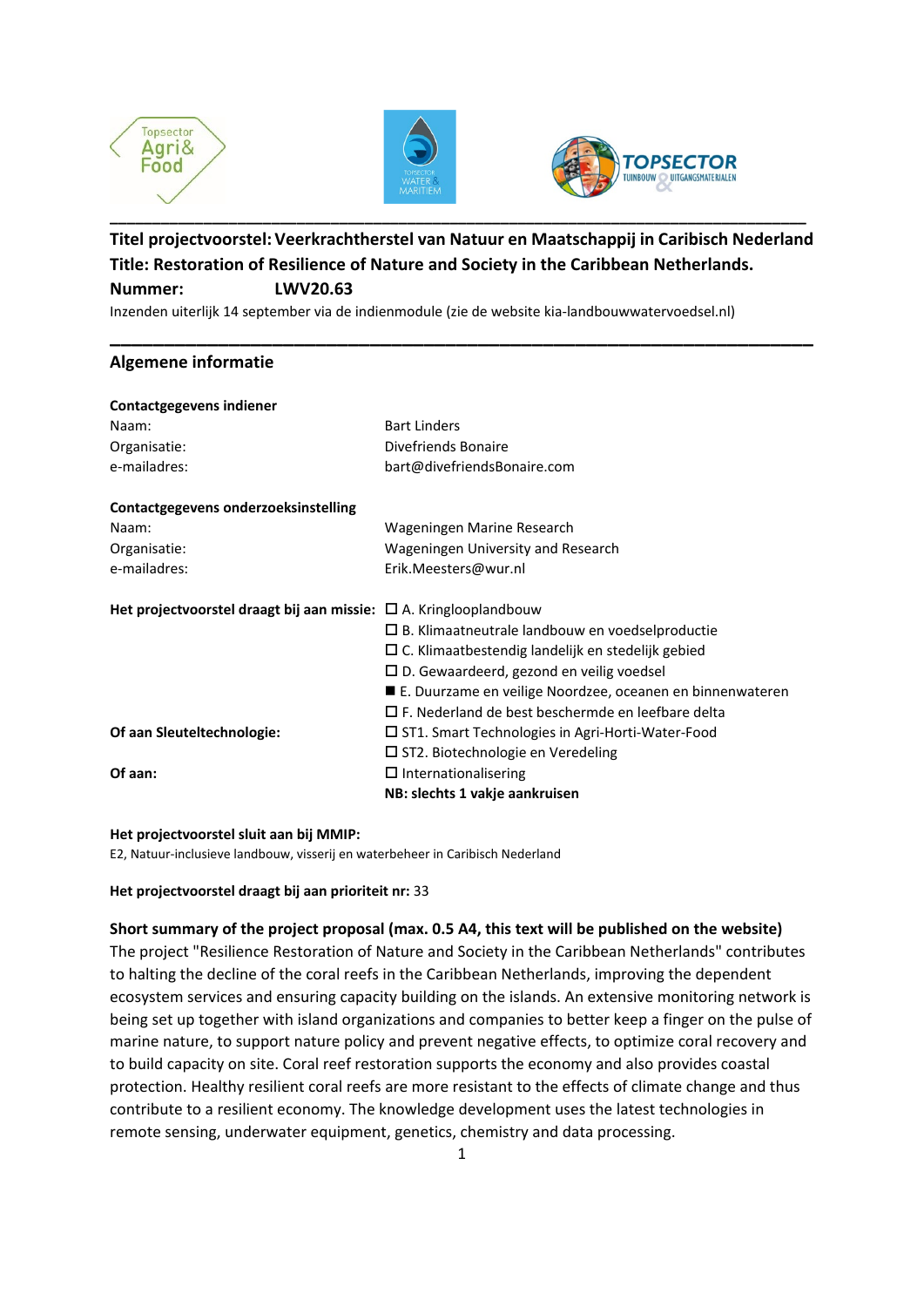## **Projectproposal**

#### **Introduction**

The marine nature of the Caribbean Netherlands, and the ecosystem services derived from it, are the most important economic resources for Bonaire, Saba and St. Eustatius. However, they are under great pressure partly due to climate change, but also due to local causes such as increasing tourism, erosion, water use, pollution and eutrophication of coastal water. Tourism and population have increased exponentially over the past 40 years and biodiversity has declined sharply. This deterioration of environmental quality was discussed in detail in the report "State of nature in the Caribbean Netherlands 2017<sup>"1</sup>. The consequence of this large-scale decline is that the delivery of ecosystem services has deteriorated sharply, while these are precisely the basis of the local economy. Balancing fisheries, agriculture, tourism and water management with the natural capacity of the relevant ecosystems is therefore an urgent policy aim (KIA-LWV, Mission E, theme 2) for the Dutch Caribbean. An integrated approach and better measurements of processes on land and in the sea are therefore indispensable in order to restore the balance through targeted interventions and to increase the resilience of nature, biodiversity and thus also of society. However, there is a lack of fundamental knowledge and an integrated approach to coastal management in the Caribbean Netherlands. In this project, a new infrastructure is being set up together with local stakeholders to better monitor the status of marine nature through smart technologies and citizen science. The intended infrastructure will be used to measure the effects of land and sea use and management measures on ecosystem services and to optimize nature management. This project will contribute to the sustainability of agriculture, tourism and fishing and the adapative capacity to climate change of the islands.

#### **Problem description**

As indicated in the status report on the nature of the Caribbean Netherlands<sup>1</sup>, the existing knowledge base is inadequate and improvement is urgent. The precarious situation of the nature of the Caribbean Netherlands (and also of the other islands within the Kingdom) is not essentially different from that of many other islands in the tropics. These islands are often referred to as SIDS, Small Island Developing States. Due to their size and development, they face similar challenges such as a rapidly growing population, few natural resources, high dependence on imports, sensitive to crises and a fragile nature. The Netherlands is committed to the United Nations Sustainable Development Goals and Goal 14, 'Living in the sea', calls for a more sustainable use of seas, oceans and marine resources (https://www.un.org/sustainabledevelopment/oceans /). The project described here therefore potentially has a wider reach than just the Caribbean Netherlands.

Since 2010, WUR has been conducting research for LNV in the Caribbean Netherlands within the Policy Support Research (BO). However, a structural monitoring program does not exist and current monitoring is carried out on the islands as far as possible by the NGOs mandated by the local government, with the support of LNV since 2010. Data from before 2012 was often collected by researchers from the Netherlands within projects paid for by NWO.

Recent scientific research underlines the decline of Bonaire's coral reef over the past 40 years<sup>2</sup> and shows that climate change can have very serious consequences for coastal protection<sup>3</sup>. Research also shows that there are opportunities for recovery from areas that are still in good condition<sup>4</sup>. Support from the Netherlands is indispensable for the Caribbean Netherlands to stop further deterioration of nature and to focus on recovery. There is a lack of knowledge about the functioning of the coral reef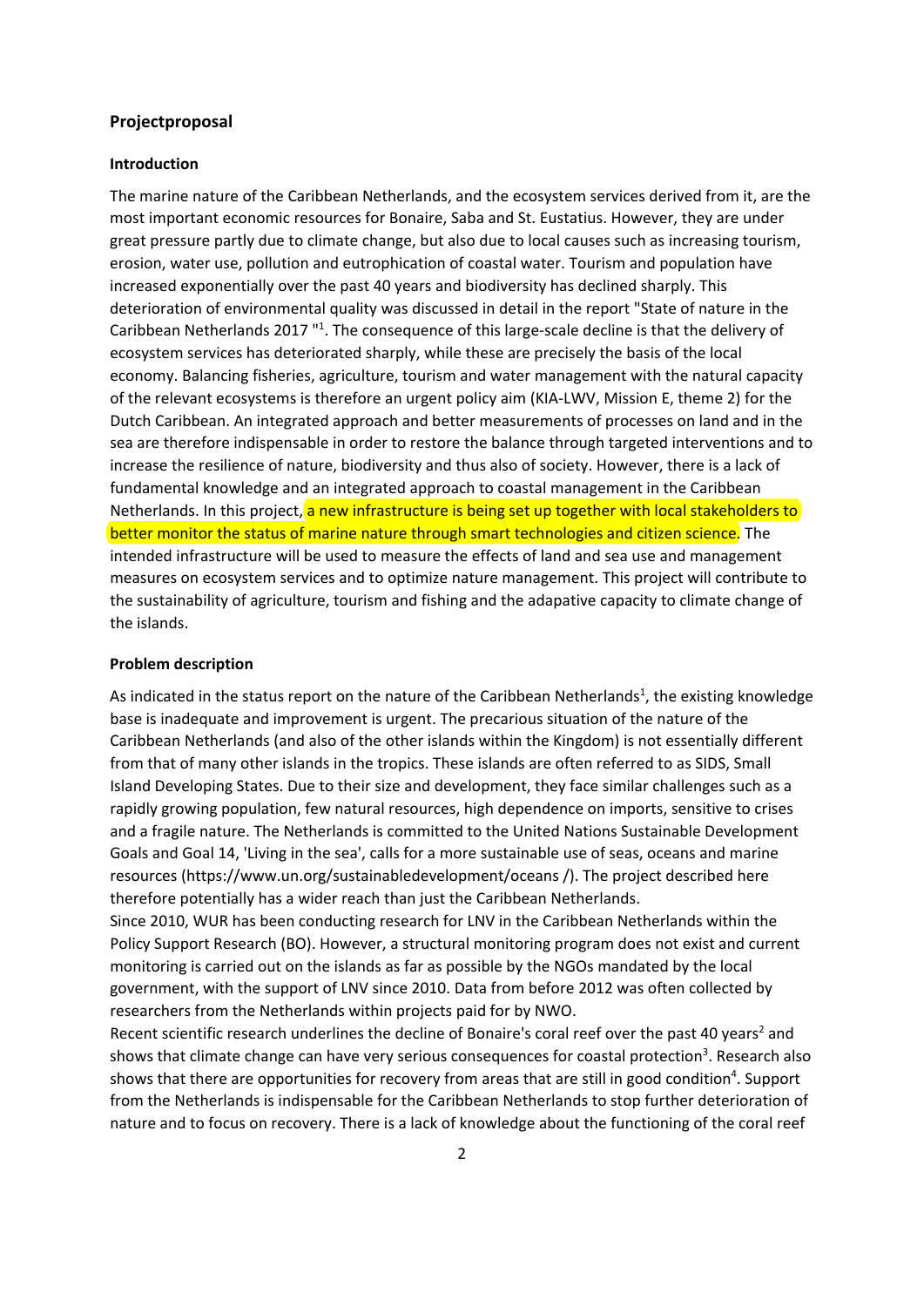on the three islands, the influences from land and the consequences for underwater nature. A recent publication shows how inadequate information leads to incorrect conclusions about the status of Bonaire's coral reef<sup>5</sup> and that it is necessary to collect better spatial and temporal data. Recent technical developments have provided an extensive range of possibilities to collect data efficiently, faster and cheaper using remote sensing, drones and artificial intelligence. This proposal aims to strongly improve the inadequate knowledge base in order to obtain better insights with which policy can more effectively manage and improve nature and the services it provides. Coral restoration can make a positive contribution, but only if local conditions are right for it. The project will generate intensive cooperation with the NGOs responsible for nature management on the islands as well as collaboration with an important industry, namely the diving industry. The NGOs will have a coordinating role in data collection, outreach to the population and setting up coral restoration sites. The diving companies will actively participate in data collection. Ultimately, the islands themselves will be able to effectively monitor and manage their nature.

### **1. Goal and targeted results**

The project increases the knowledge base of the marine nature of the Caribbean Netherlands and contributes to improving spatial planning. This will contribute to reducing the negative effects on nature in the coastal zone and increasing the resilience of the various ecosystems, making them better able to withstand climate change. Ecosystem services will improve and continue to sustainably support the local economy. Through the active participation of NGOs and diving companies, the project also ensures capacity building and a change of consciousness towards a more natureinclusive society.

## **Elevation models and bathymetric data**

Many of the processes that adversely affect marine wildlife have their origins on land<sup>6</sup>, for example, the choking of coral by sediment that flows into the sea during heavy tropical rain showers when the vegetation is decimated due to overgrazing by goats and donkeys. Or the leakage of sewage water to the coastal zone because a sewer system hardly exists or does not provide the necessary protection. The latter also leads to the presence of all kinds of pathogens in the water. Understanding the processes in the sea begins by examining what is happening on land and how this translates into the sea. Height differences are of great importance here, because they determine the routes by which the transport of precipitation and waste water flows to the sea takes place. An accurate elevation model (DEM, Digital Elevation Model) with a high resolution is of great importance for this. Together with WEnR and Dotkadata, WMR has in the past made such digital models for St. Eustatius and Saba<sup>7</sup> based on old stereo recordings from KLM Aerocarto. Very high resolution satellite images still have a much lower resolution (pixel size) than aerial photographs and are usually only commercially available with the restriction that they may not be shared with third parties (and may only be used within the project for which they were purchased). For Bonaire there is not yet a comparable DEM as for St. Eustatius and Saba<sup>7</sup> and the generation of a DEM for Bonaire from existing stereo photos (and measured Ground Control Points (GCPs with xyz coordinates) on the island is one of the first goals of this project carried out.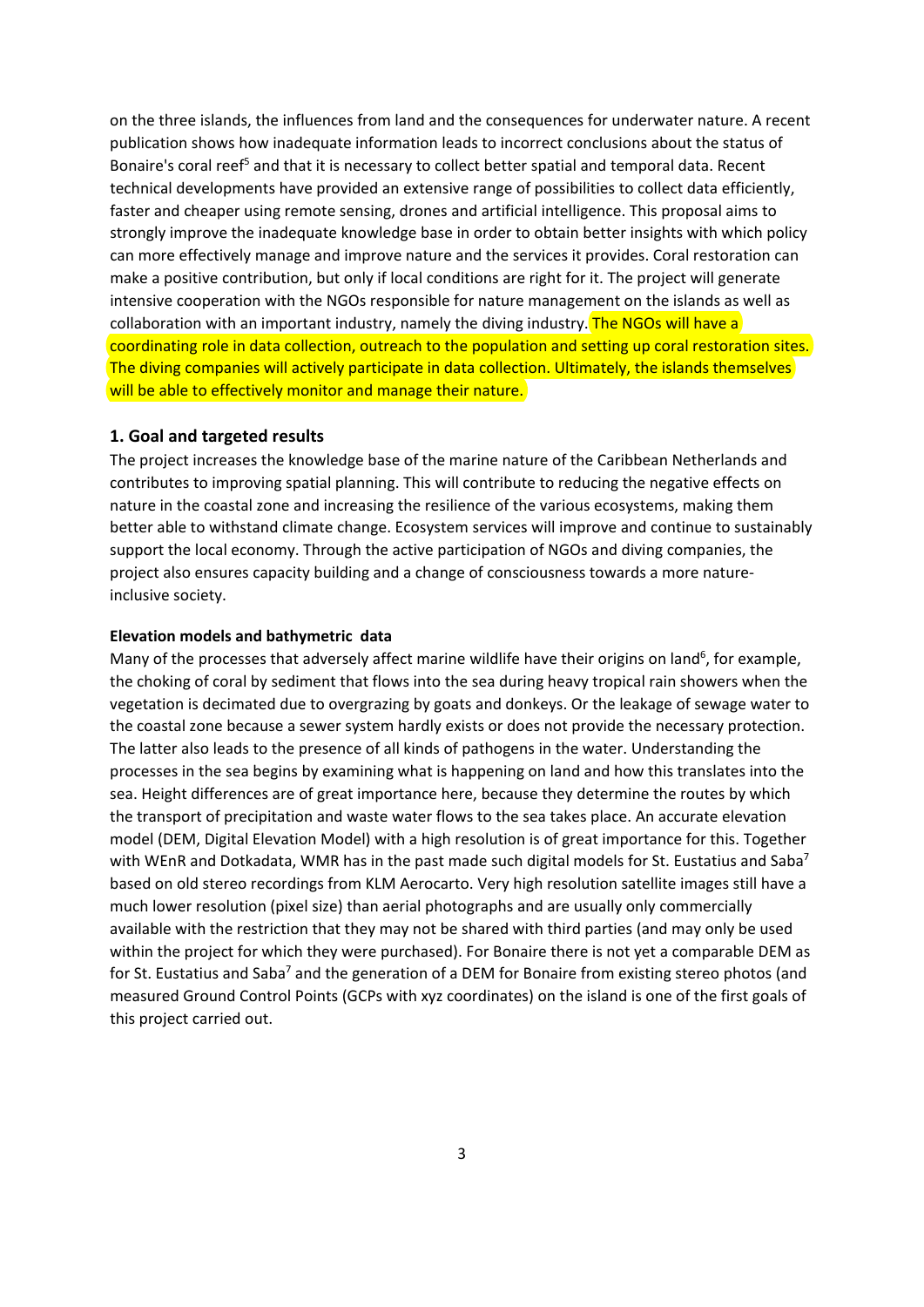

*Elevation model of St. Eustatius and Saba at 5m resolutie horizontally and 1m vertical resolution.*

However, an elevation model does not stop at the waterline, but continues into the sea. Bathymetric data is important for understanding underwater spatial patterns and processes and for placing measurements in relation to subsurface and current. Coral slopes are interspersed with sand channels, which ensures the discharge of excess coral sand produced, but sediment from the land can also flow down to the deeper areas via these channels. A steep slope is less vulnerable to landbased sediment than a flat slope where sand and organic matter can accumulate, leading to the bloom of benthic toxic cyanobacteria. Together with NIOZ, WMR has also collected bathymetric data around the islands of the Caribbean Netherlands in the past, but these measurements are deeper than about 100m. The Royal Hydrography also does not have a complete dataset of the shallow coastal zones of the three islands. The solution is to use a portable multibeam sonar unit that can be installed on a small boat and with which the bathymetry around the islands can be measured in a relatively short time. The height and depth data can be integrated into a unified terrain model (above and below water) per island, making it much easier to understand and predict the effects of interventions on the island. This digital elevation model (DEM), together with additional available data and new measurements, defines the on-site transport of rainwater, sediment, nutrients and wastewater and thus also the potential effects on the various ecosystems. The model forms a spatial framework on which all further measurements and processes can be attached in order to arrive at a much better assessment framework for spatial planning and nature and environmental policy.

### **Water quality parameters**

Together with the local partners in the project, a joint monitoring program will be set up for each island to better monitor the nature in the coastal zone. Coordination is done by the nature organizations and implementation of the water monitoring is for the most part by the diving companies. Even though it is reasonably well known what the main impacts are from land (nutrients, sediment, fishing, sunburn), we do not yet know where these influences are greatest, where they have the strongest effects, or how they reinforce or weaken each other. This project is a major step in increasing the basic knowledge of physical, chemical and biological processes. A better understanding of these processes makes it possible to deal much better with the challenges of climate change and to use policy resources more effectively to improve nature and the local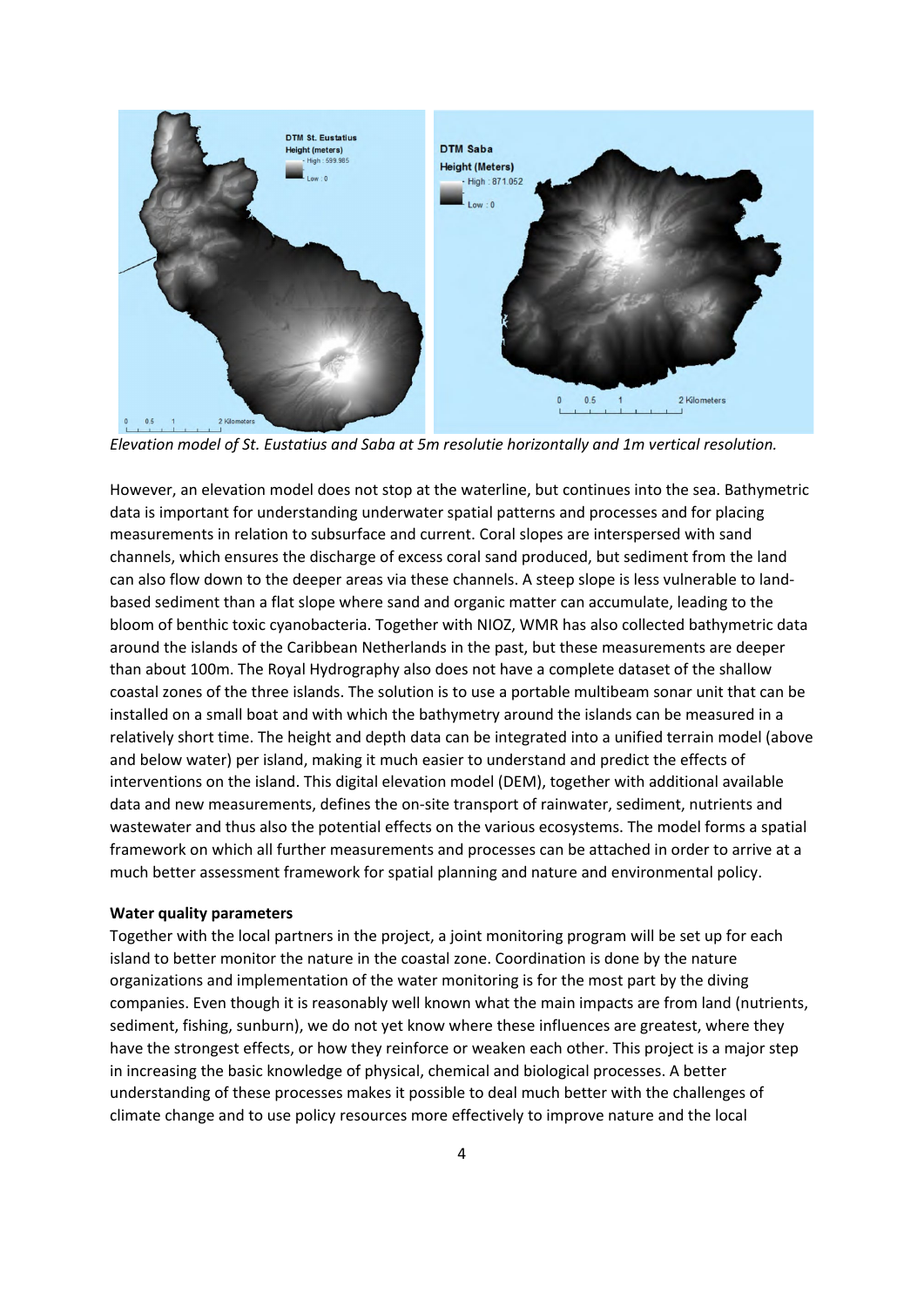economy. Particularly with a view to climate change, it is important that interventions such as coral restoration take place in places where nature can quickly take over in order to speed up the recovery process. It is therefore necessary for policy to know where which intervention has the greatest effect. More knowledge about the spatial and temporary variation is therefore essential. Landrelated processes are the main reason for the decline of the reefs of the Caribbean Netherlands8. However, most processes are not constant in time and space, but vary, mainly due to the large variation in precipitation patterns. By making use of the daily sailing trips of the diving companies and the patrol trips of the nature managers, data will be collected year round that will provide insight into the temporal variation of important water parameters. In addition, data will be collected each year for 1 month by means of an intensive spatial campaign that will provide more insight into the spatial distribution of the most important parameters.

#### **Image data**

In order to get a complete picture of the coral reefs of the Caribbean Netherlands, much more visual material needs to be collected, not only shallow as has always been the case, but also of the deeper parts of the reef. Through citizen science, diving tourists will be offered the opportunity to participate in the monitoring program and contribute to the collection of images around the islands. This under the guidance of the diving companies. It is possible that even a PADI specialization can be set up for this in order to generate extra income for the diving companies. Participation of diving companies in this project is mainly based on a sense of responsibility for preserving the vulnerable underwater nature. In addition to images of the shallow parts of the coral reef, the deeper regions will also be examined. Because research is generally limited to a maximum depth of 15m, almost nothing is known about the coral reef below the 10-15m depth. Yet this zone is often dived by tourists. The bottom time of a diver is the limiting factor for mapping the deeper part of the coral reef. Longer than 10-20 minutes is usually impossible at a depth of more than 25m. As a result, working at that depth quickly becomes too expensive and dangerous. A Remotely Operated Vehicle (ROV) will therefore be used to explore and map the deeper reef. The ROVs to be purchased will be equipped with advanced cameras, lamps and lasers.

### **Artificial intelligence (AI) and Deep Learning**

A great deal of visual material will be collected by using citizen science and ROVs. Deep Learning techniques will be used to analyze this material. Via neural networks, the analysis of visual material can be done faster and more efficiently and many hours can be saved. WMR has already started setting up image banks for the analysis of these types of images and the identification of species is done via Deep Learning (Two Knowledge Base topics were carried out in 2020). The method is still under development and not yet operational, but the experience already gained will be used in this project.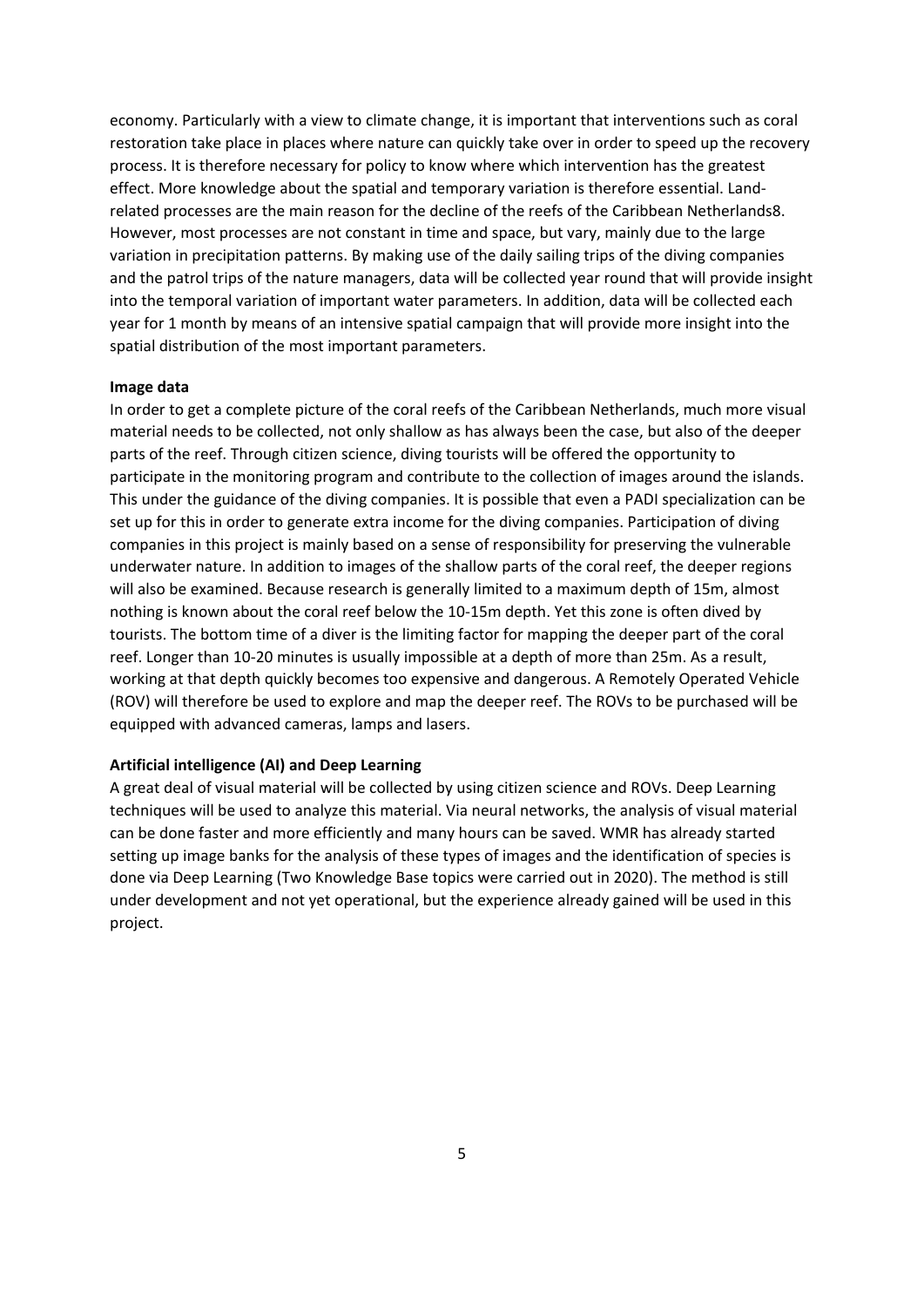

*Chasing M2 ROV*

### **Local participation through smart technologies**

By using the latest measuring instruments and technologies, much of the work can be carried out by the local partners. This creates local knowledge and capacity to determine the state of nature in the future. It may also lead to more nature-related jobs. For each island, a communication plan is drawn up together with the government-mandated NGO that explains the project and the results to the public through local media and science cafes in the field stations on Bonaire and St. Eustatius. Collected images will also be used by DCNA and WWF in its outreach to supporters on the islands and in the Netherlands.

Smart technologies and data storage in the cloud will be used to make the collected data quickly available for analysis and reporting. Tourists who dive can contribute to the collected data with underwater photos via a data entry portal to be set up. Each island will have access to a chlorophyll a measuring instrument with which intensive measurements will be made. Other parameters that will be measured are water transparency, nutrients, eDNA, soil algae and metabolomics. By collecting and analyzing this data together, it becomes possible to make links much better than in the past to events and processes that take place on land and that are important for the functioning of marine nature. With eDNA, rare animals (sharks and marine mammals) and invasive species can be detected and the vulnerability of populations can be determined through genetic diversity. Metabolomics techniques are able to detect minute amounts of land-related substances (eg faecal compounds, sunscreen, coffee, antibiotics and other drugs). The most vulnerable underwater areas can also be better identified and the most optimal places for coral restoration can be designated. In collaboration with Reef Renewal Bonaire, these places will then be provided with new coral fragments, which will contribute to the improvement of natural coastal protection. The project will use existing field stations on St. Eustatius and Bonaire.

# **2. Describe how his project contributes to the mission/key technology and priority**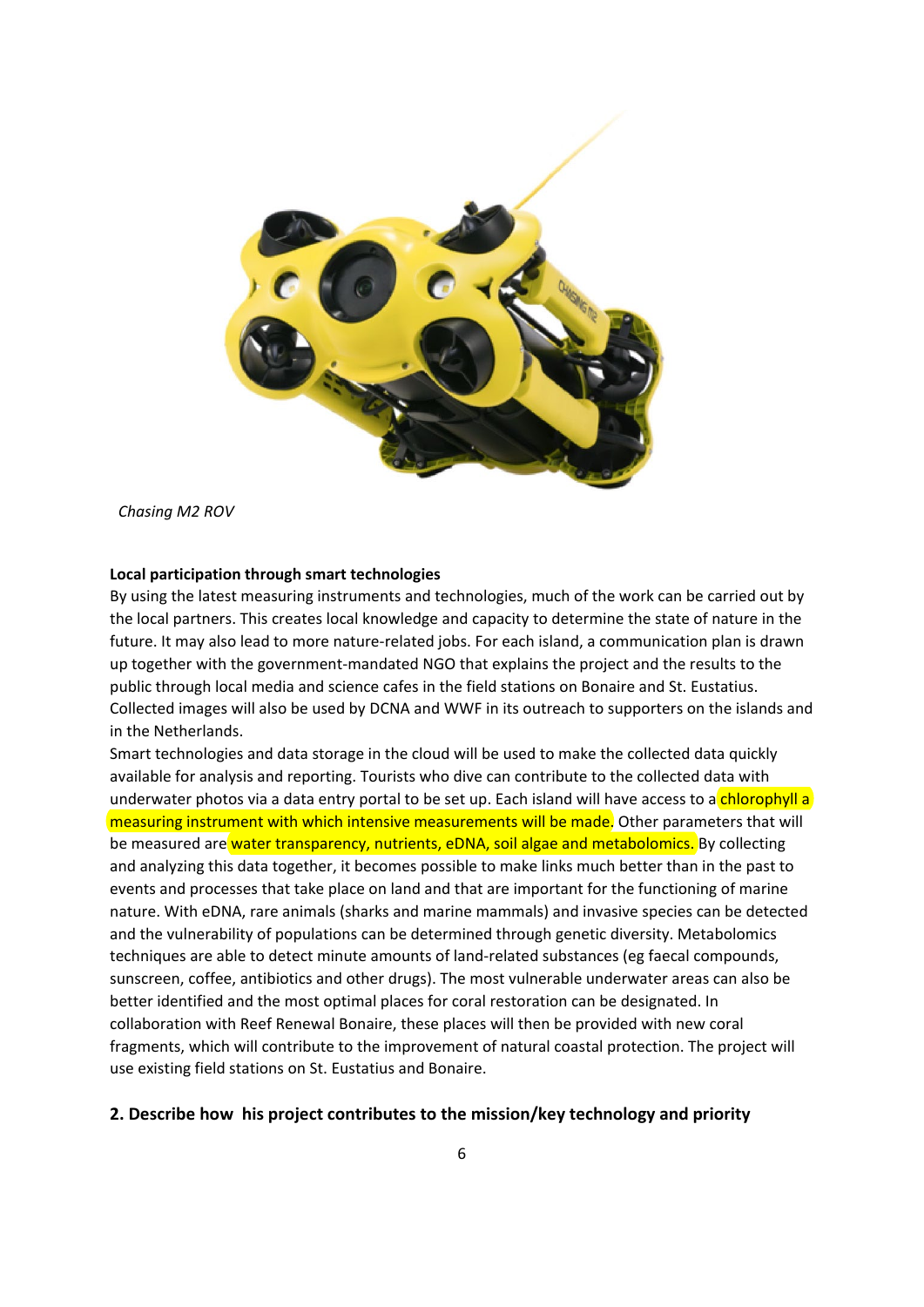The project proposal contributes to the improvement of water quality in the coastal zone and the ecological capacity of marine nature. As a result, the project helps to increase the resilience of the coral reefs and to maintain ecosystem services. As a result, these systems can also better resist the negative effects of climate change.

Through intensive local involvement, the project contributes to the sustainability of local economies and the development of local capacity. Through outreach activities by the local partners, work is also being done on promoting the concept of a nature-inclusive economy.

Coral restoration is a characteristic form of Building with Nature, where new coral contributes to increasing diversity, dampening the waves and reducing coastal erosion, and making the underwater landscape more attractive for the benefit of tourism.

The project is also developing new monitoring using smart and innovative technologies such as eDNA, metabolomics and remote sensing via ROVs. The knowledge that is developed within the project is of great importance for the development of good spatial planning on the island to prevent further deterioration of ecosystem services (both on land and at sea). With the new knowledge, the project wants to contribute to the development of nature-inclusive spatial policy scenarios. For this purpose workshops will be organized with policymakers.

The project ties in seamlessly with priority 33 of the MMIP as it complements a lot of missing physical, chemical and biological knowledge through modern equipment and development and use of the new techniques. The project also creates an integral framework for weighing the risks of human use on the marine environment. Collaboration with NIOZ also adds a more fundamental leg to the project. Last, but not least, the project fills some of the knowledge gaps as mentioned in the Policy Plan Nature and Environment Caribbean Netherlands. Due to the capacity building during the project, the islands will be better able to make good decisions in the further economic development of the islands.

### **3. Impact**

The proposal introduces high-tech tools on the islands and teaches the main stakeholders how to use them and thus develop knowledge and skills that positively influence the economic independence of the islands. New businesses have been created before because individuals developed new skills in this way. Socially, the project will propagate the importance of nature for the economy through its outreach activities and ensure that this will be better included in daily life and local policy. Probably the greatest impact will be the strong expansion of the knowledge base and the support services that this knowledge will have for the islands. Because the ecological processes can be better interpreted, nature management has much better tools and the impact of coral restoration activities, for example, can be better managed. Because the new knowledge base contributes to the improvement of underwater nature, it is also to be expected in the long term that the islands will excel more in quality and attractiveness for tourism and can maintain or even improve their position as a top location for diving tourism. All activities within the project will enable the new knowledge center on Bonaire to build up its function as a knowledge hub more quickly.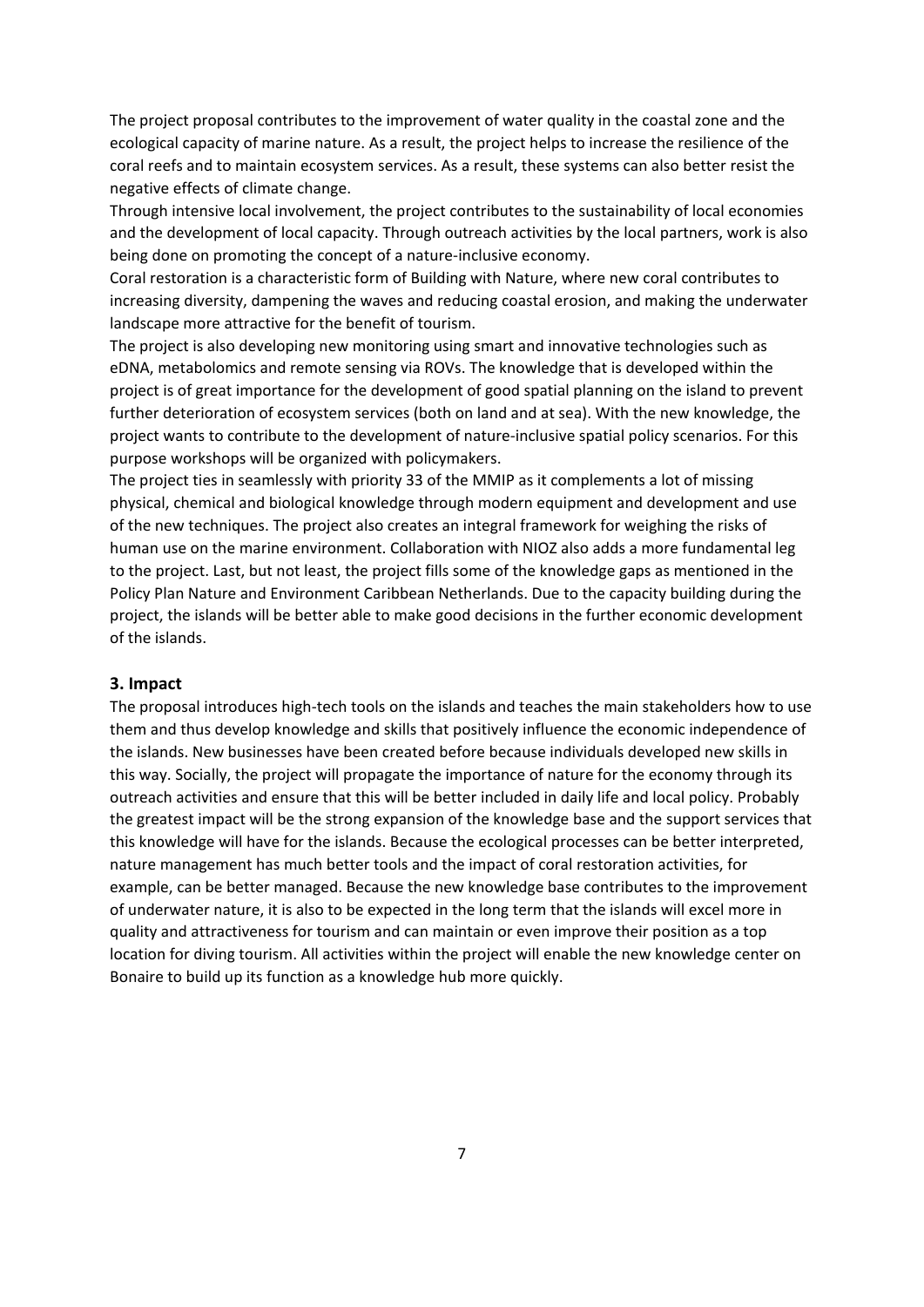# **4. Approach**

During the first year, the partners are instructed in the sampling methods to start collecting samples. During the two field trips, the bathymetry around the islands is also recorded and samples are taken to determine the spatial variation. The ROVs are also prepared and explained on the islands how to collect images on the basis of a schedule to be determined. The existing stereo aerial photos of Bonaire are converted into a DEM by means of Measured Ground Control Points (GCPs with xyz coordinates) that are well distributed throughout the island. A condition for this is that these GCPs are clearly visible on the aerial photos (and that as much use as possible is made of existing GCPs). ROV image analysis via Deep Learning is also set up so that the images to be collected can be analyzed as quickly as possible. At the end of the year, an overview is given of all results so far.

In the second year, sampling is continued after necessary adjustments. The results already achieved are used for outreach activities and communicated to the island governments. DEMs and bathymetry are linked together by means of interpolation techniques of all xyz points. The measured variables are analyzed in relation to the subsoil. Spatial and temporal sampling on the three islands (possibly with adjustments) will continue.

In year three, extensive reports are made on the new knowledge that emerges from all the results. Meanwhile, the sampling continues, but there is more routine and the image analyzes are faster because the neural networks are better trained. At the end of the year there is another progress report and an update of the planning for the last year.

The fourth year is mainly devoted to continuation of the measurement network (possibly in a less intensive form). An optimal measurement network is proposed through an extensive evaluation. The regular spatial and temporal sampling will continue in the last year. At the end of the year, a closing meeting will be organized in which all results will be presented in detail.

See also appendix 2 for an extensive planning

#### **Milestones and products**

| <b>Milestone</b>                                                           | jaar           |
|----------------------------------------------------------------------------|----------------|
| <b>DEM Bonaire</b>                                                         | 1              |
| <b>Bathymetrie Bonaire</b>                                                 | 1              |
| Bathymetrie Saba                                                           | 1              |
| Bathymetrie St. Eustatius                                                  | 1              |
| ROV images collected on all islands                                        | 1              |
| Images analysed by DL                                                      | 1              |
| Samples and data analysed                                                  | 1              |
| Overview report year 1                                                     | 1              |
| DEM and bathymetry fused into one model for Saba, St. Eustatius en Bonaire | $\overline{2}$ |
| ROV images collected on all islands                                        | 2              |
| Images analysed by DL                                                      | 2              |
| Samples and data analysed                                                  | $\overline{2}$ |
| Overview report year 2                                                     | 2              |
| ROV images collected on all islands                                        | 3              |
| Images analysed by DL                                                      | 3              |
| Samples and data analysed                                                  | 3              |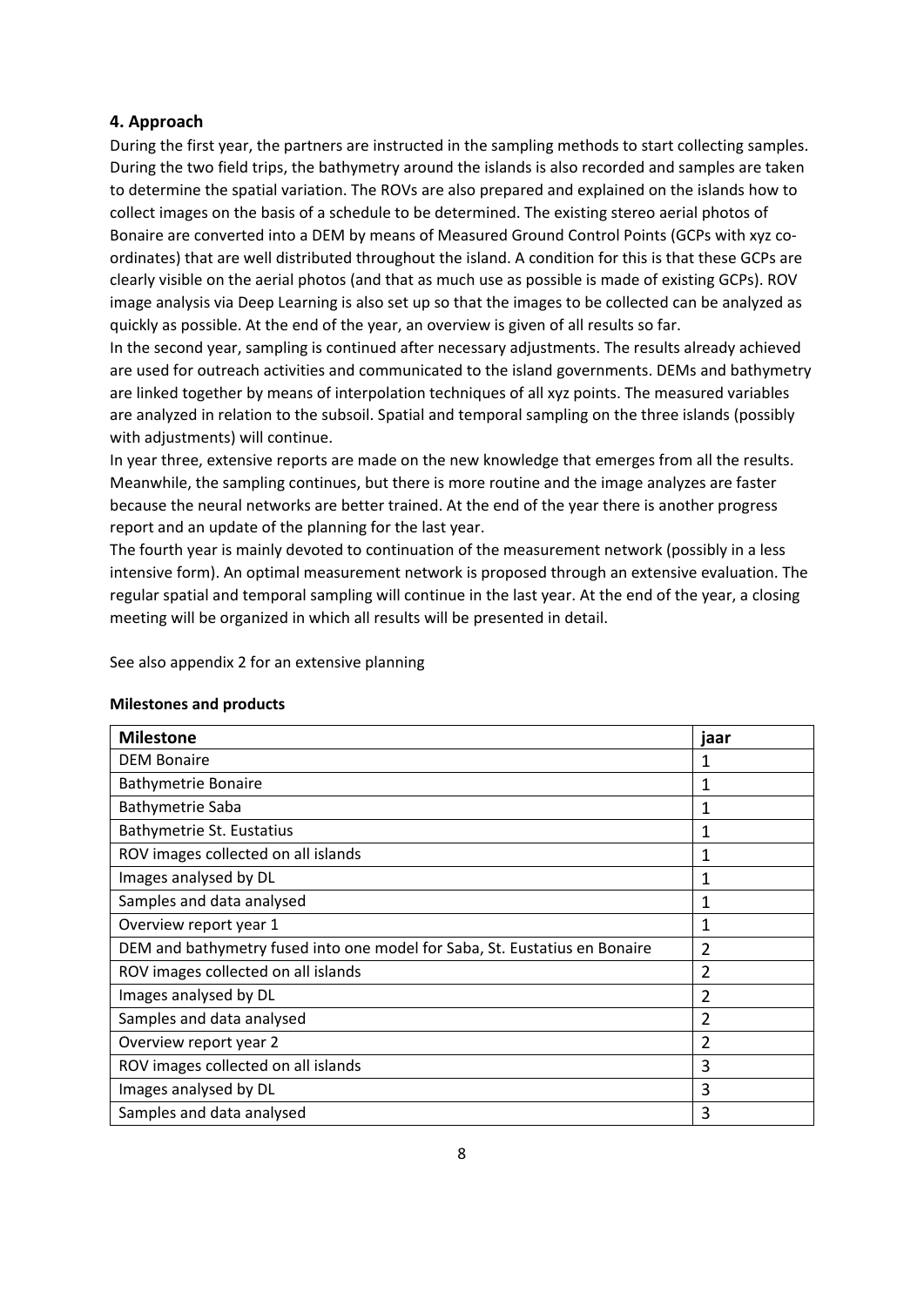| Overview report year 3                   |  |
|------------------------------------------|--|
| ROV images collected on all islands      |  |
| Images analysed by DL                    |  |
| Samples and data analysed                |  |
| Conclusive meeting with all stakeholders |  |
| Overview report 4                        |  |

# **5. Organization**

WMR coordinates the overview and planning of the project. The implementation on the islands is coordinated by the various NGOs (STINAPA on Boniare, STENAPA on St. Eustatius and SCF on Saba). The dive companies cooperate in collecting the samples and images. NIOZ is mainly responsible for taking the metabolomics samples, training the local partners and the analysis of the samples (nutrients, metabolomics). WMR provides the analysis and training for taking the eDNA samples. WEnR is responsible for app development and remote sensing. WFBR for AI with Deep Learning. DCNA is particularly specialized in outreach activities for all islands within the kingdom.

A clear schedule is agreed with all consortium partners, which will be regularly checked by WMR. Results will be brought to the attention of partners and stakeholders through a newsletter.

# **6. Knowledge valorisation and dissemination**

The results of the project will be made available to all stakeholders via www.DCBD.nl. DCNA communicates the results to the supporters via its extensive platform. The results are particularly important for the various island governments for their spatial planning. The NGOs can use the data to better evaluate possible effects on nature, not only on the basis of the data collected, but also through the new knowledge and capacity built up over the 4 years of the project.

During visits to the islands, results are presented to governments, NGOs and the public. Knowledge dissemination also takes place via local, national and international communication platforms (Facebook, PR WUR, scientific publications, policy briefs).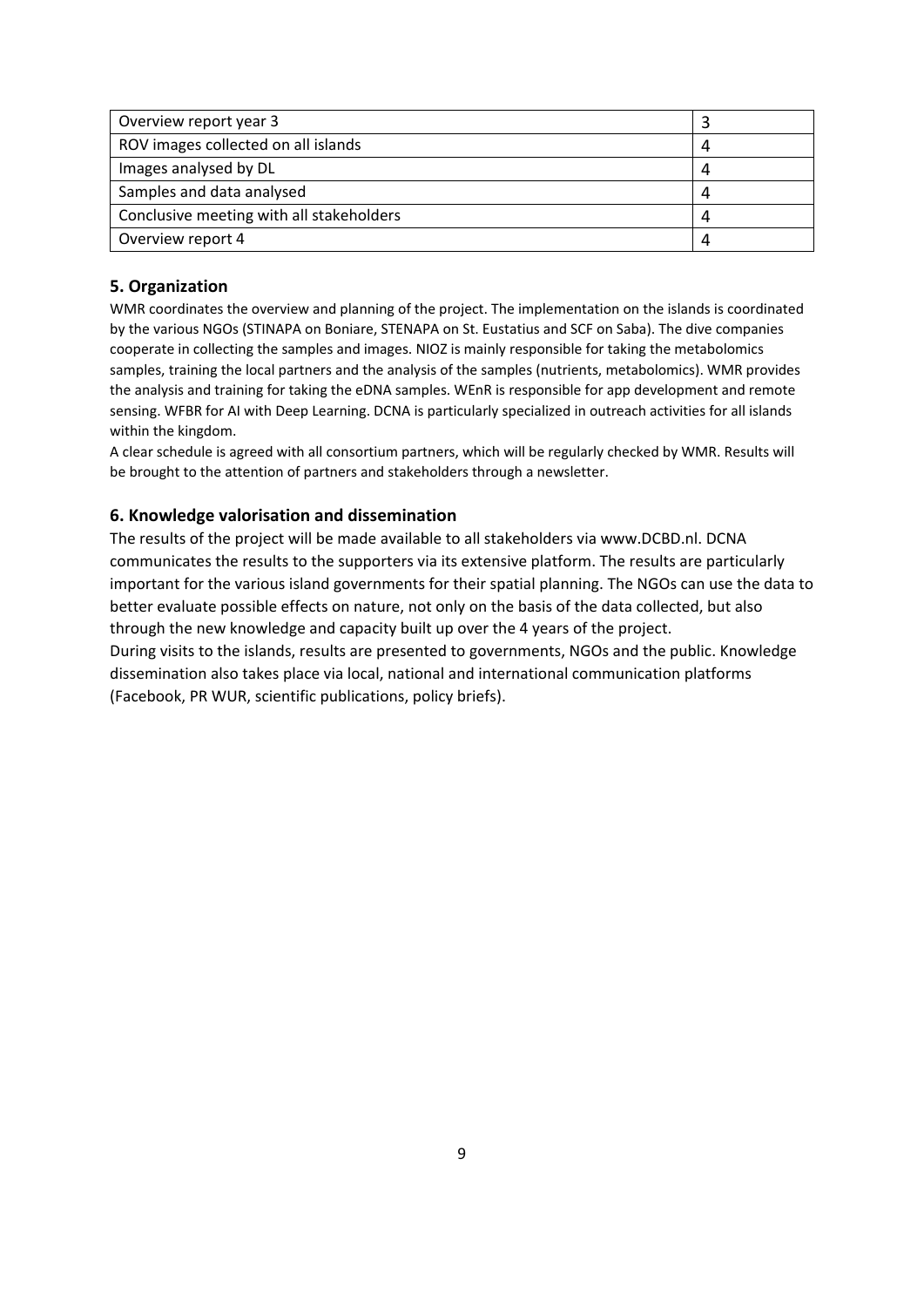# **7. Financing and budget**

# **Tabel 1. Summary costs and budget gevraagde =requested publieke = public Kennisinstellingen=WUR and NIOZ**

**Overige partners=other partners**

**Bijdragen=contribution**

| Bedragen in k€ (excl. BTW)<br><b>Kosten</b>         |        |        |        |        |               |
|-----------------------------------------------------|--------|--------|--------|--------|---------------|
|                                                     | 2021   | 2022   | 2023   | 2024   | <b>Totaal</b> |
| Kosten kennisinstellingen (totaal tabel 2a)         | 456.38 | 335.98 | 342.93 | 369.87 | 1505.16       |
| Kosten overige projectpartners (totaal tabel 2b)    | 41.25  | 41.25  | 41.25  | 41.25  | 165           |
| <b>TOTAAL KOSTEN</b>                                | 497.63 | 377.23 | 384.18 | 411.12 | 1670.16       |
|                                                     |        |        |        |        |               |
|                                                     |        |        |        |        |               |
| <b>Financiering</b>                                 |        |        |        |        |               |
| Cofinanciering                                      | 2021   | 2022   | 2023   | 2024   | <b>Totaal</b> |
| In kind bijdrage private partners (totaal tabel 3a) | 35.50  | 35.50  | 35.50  | 35.50  | 142.00        |
| In kind bijdrage ov. partners (totaal tabel 3b)     | 0.00   | 0.00   | 0.00   | 0.00   | 0.00          |
| Cash bijdrage private partners (totaal tabel 4a)    | 6.80   | 6.80   | 6.80   | 6.80   | 27.20         |
| Cash bijdrage ov. partners (totaal tabel 4b)        | 0.00   | 0.00   | 0.00   | 0.00   | 0.00          |
| <b>Totaal cofinanciering</b>                        | 42.30  | 42.30  | 42.30  | 42.30  | 169.20        |
|                                                     |        |        |        |        |               |
| Gevraagde publieke bijdrage                         | 2021   | 2022   | 2023   | 2024   | <b>Totaal</b> |
| Gevraagde publieke inbreng: WR-capaciteit           | 455.33 | 334.93 | 341.88 | 368.82 | 1500.96       |
| Gevraagde publieke financiering: PPS-toeslag        |        |        |        |        |               |
| Totaal gevraagde publieke bijdrage                  | 455.33 | 334.93 | 341.88 | 368.82 | 1500.96       |
|                                                     |        |        |        |        |               |
| <b>TOTAAL FINANCIERING</b>                          | 497.63 | 377.23 | 384.18 | 411.12 | 1670.16       |

**Handtekening(en) voor akkoord: Kennisinstelling**:

**Private trekker**:

Naam en bedrijf/organisatie: DiveFriends Bonaire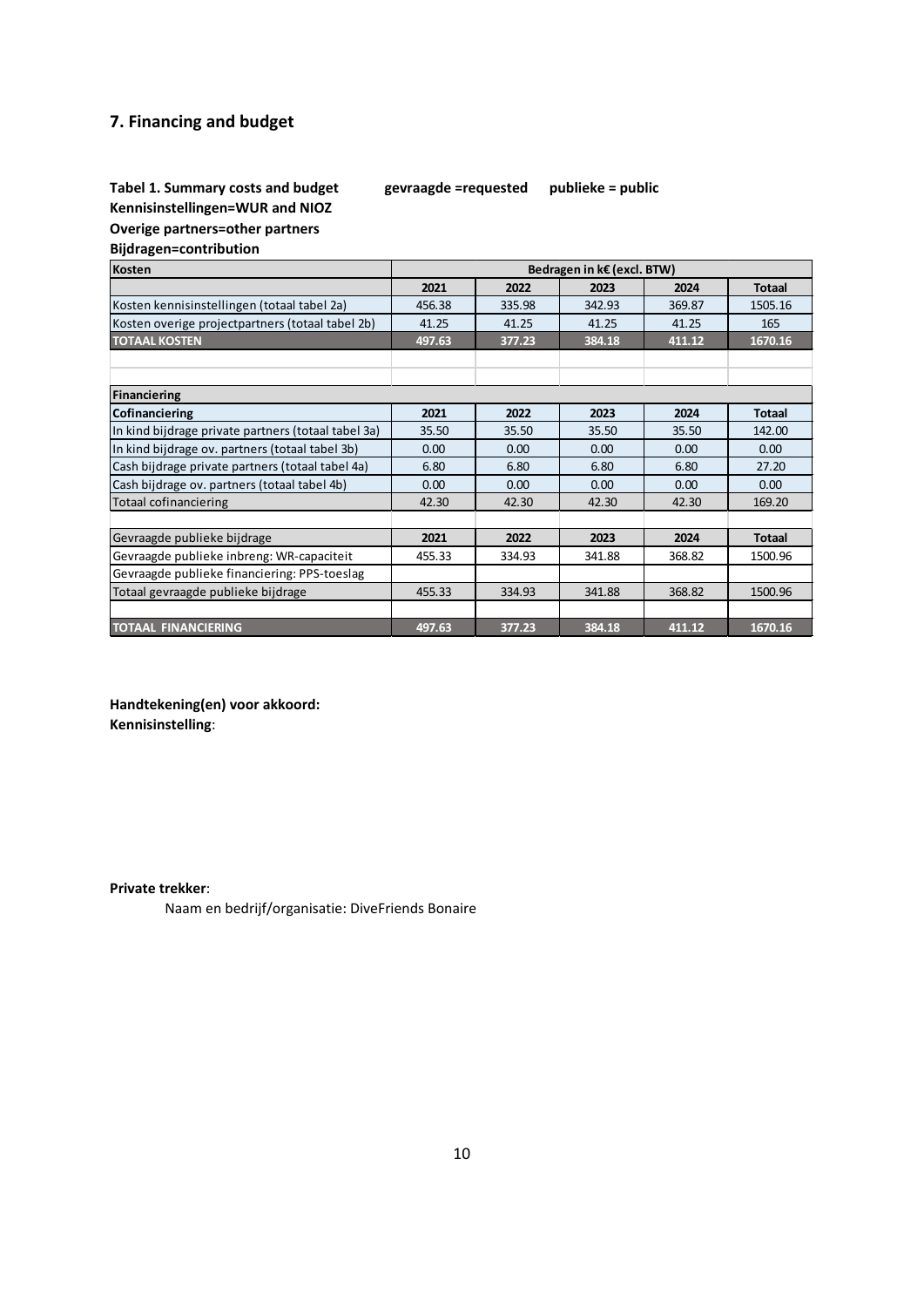# **References**

- 1 Staat van de natuur van Caribisch Nederland 2017: Een eerste beoordeling van de staat (van instandhouding), bedreigingen en managementimplicaties van habitats en soorten in Caribisch Nederland., 214 (Wageningen Marine Research Wageningen UR (University & Research centre), 2018).
- 2 De Bakker, D. M., Meesters, E. H., Bak, R. P. M., Nieuwland, G. & Van Duyl, F. C. Long-term Shifts in Coral Communities On Shallow to Deep Reef Slopes of Curaçao and Bonaire: Are There Any Winners? *Front. Mar. Sci.* **3:247**, doi:10.3389/fmars.2016.00247 (2016).
- 3 de Bakker, D. M., van Duyl, F. C., Perry, C. T. & Meesters, E. H. Extreme spatial heterogeneity in carbonate accretion potential on a Caribbean fringing reef linked to local human disturbance gradients. *Global Change Biol.* **25**, 4092-4104, doi:10.1111/gcb.14800 (2019).
- 4 De Bakker, D. M. *et al. Towards stabilization of the decline in coral cover and fish biomass on the shallow reefs of Bonaire, Netherlands Caribbean?* PhD thesis, Wageningen University and Research, (2019).
- 5 Meesters, E. H., Bak, R. P. M. & van Duyl, F. C. Commentary: Managing Recovery Resilience in Coral Reefs Against Climate-Induced Bleaching and Hurricanes: A 15 Year Case Study From Bonaire, Dutch Caribbean. *Front. Mar. Sci.* **7**, doi:10.3389/fmars.2020.00346 (2020).
- 6 Jackson, J. B. C., Donovan, M. K., Cramer, K. L. & Lam, V. V. *Status and Trends of Caribbean Coral Reefs: 1970-2012*. (Global Coral Reef Monitoring Network, IUCN, Gland, Switzerland, 2014).
- 7 Mücher, S., Jonker, D., Stuiver, H. J., Kramer, H. & Meesters, H. W. G. *Alterra-rapport, 1566-7197 ; 2569* (Alterra Wageningen UR, Wageningen, 2014).
- 8 Meesters, E. H., Becking, L. E. & Geest, M. v. d. *Wageningen Marine Research rapport ; C061/19* (Wageningen Marine Research, Den Helder, 2019).
- 9 Coble, P. G., Green, S. A., Blough, N. V. & Gagosian, R. B. Characterization of dissolved organic matter in the Black Sea by fluorescence spectroscopy. *Nature* **348**, 432-435 (1990).
- 10 Coble, P. G. Characterization of marine and terrestrial DOM in seawater using excitation-emission matrix spectroscopy. *Mar. Chem.* **51**, 325-346 (1996).
- 11 Petras, D. *et al.* High-resolution liquid chromatography tandem mass spectrometry enables large scale molecular characterization of dissolved organic matter. *Front. Mar. Sci.* **4**, 405 (2017).
- 12 Wang, M. *et al.* Sharing and community curation of mass spectrometry data with Global Natural Products Social Molecular Networking. *Nat. Biotechnol.* **34**, 828-837 (2016).
- 13 Slijkerman, D. M. E., de Leon, R. & de Vries, P. A baseline water quality assessment of the coastal reefs of Bonaire, Southern Caribbean. *Mar. Pollut. Bull.* **86**, 523-529, doi:10.1016/j.marpolbul.2014.06.054 (2014).
- 14 Eble, J. A., Daly-Engel, T. S., DiBattista, J. D., Koziol, A. & Gaither, M. R. in *Adv. Mar. Biol.* Vol. 86 (ed Charles Sheppard) 141-169 (Academic Press, 2020).
- 15 Thomsen, P. F. & Willerslev, E. Environmental DNA An emerging tool in conservation for monitoring past and present biodiversity. *Biol. Conserv.* **183**, 4-18, doi[:https://doi.org/10.1016/j.biocon.2014.11.019](https://doi.org/10.1016/j.biocon.2014.11.019) (2015).
- 16 Truelove, N. K., Andruszkiewicz, E. A. & Block, B. A. A rapid environmental DNA method for detecting white sharks in the open ocean. *Methods Ecol Evol* **10**, 1128-1135, doi:10.1111/2041-210x.13201 (2019).
- 17 Pomerantz, A. *et al.* Real-time DNA barcoding in a rainforest using nanopore sequencing: opportunities for rapid biodiversity assessments and local capacity building. *GigaScience* **7**, doi:10.1093/gigascience/giy033 (2018).
- 18 Henrik, K., Aaron, P. & Stefan, P. Genetic Biomonitoring and Biodiversity Assessment Using Portable Sequencing Technologies: Current Uses and Future Directions. *Genes* **10** (2019).
- 19 Kumar, G., Eble, J. E. & Gaither, M. R. A practical guide to sample preservation and pre-PCR processing of aquatic environmental DNA. *Mol Ecol Resour* **20**, 29-39, doi:10.1111/1755-0998.13107 (2020).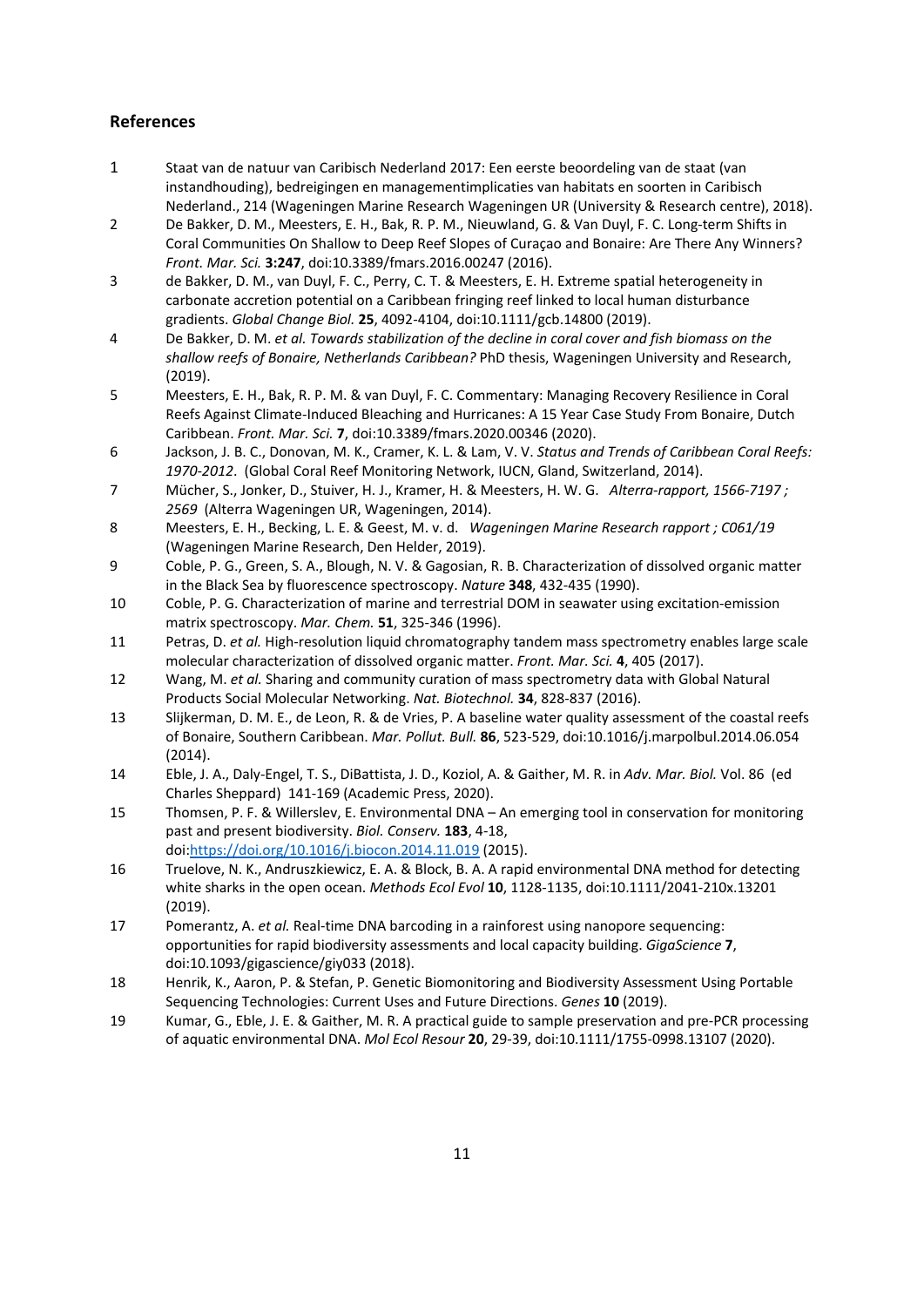# **Appendix 1: Description of state-of-the-art and deliverables**

# **Remotely Operated Vehicle (ROV; WUR & NIOZ)**

The shrinking of equipment has brought about enormous changes in our world. This unprecedented miniature nationalization also leads to all kinds of new possibilities and discoveries in science, from probes in the bloodstream to GPS transmitters of a few grams that also collect data on the way pasted on birds. This trend also offers many new possibilities for marine research and monitoring. Underwater pressure plays a major role and smaller equipment is less vulnerable and the power consumption is also less. Remote sensing is important for collecting data over a large area. Under water this is still problematic and other techniques (e.g. sonar) must be used to retrieve data with sufficient resolution. In this proposal, WUR is therefore collaborating with Royal NIOZ, the Dutch specialist in the development of underwater equipment. WMR and Royal NIOZ are both research institutes with an excellent reputation. Previous collaboration between NIOZ and WMR has resulted in a large number of publications in renowned magazines. In 2017, a joint publication about the coral reefs of Bonaire and Curacao was even named best publication of the year by the renowned magazine Coral Reefs. NIOZ and WMR are continuously innovating research technology and methodology including the use of drones, sonar, eDNA, metabolomics and using the latest measuring instruments that are often adapted in-house. In analysis techniques such as deep learning are already being developed within our research team to speed up the automatic recognition of species. Together with NIOZ, the ROV will be adapted to collect images of the coral reef. The ROV will be equipped with additional cameras to measure fish communities and lasers to scale the images of the bottom of the coral reef to be analyzed.

The ROV has been on the market since 2020 and the first model will be delivered to the Dutch market in October 2020. The first reviews are very positive. However, we expect adjustments will be necessary. We will make these adjustments together with NIOZ. In the unlikely event of a setback with this ROV, we can quickly come up with adjustments together with NIOZ so that the implementation of the project is not endangered.

# Deliverables:

Images to quantify the bottom cover and fish communities of the deep (and shallow) reef of Bonaire, Saba and St. Eustatius.

Quantification of land cover at different depths for the 3 islands.

Maps of coral reef composition for the islands.

## **Multibeam (Erik Meesters, WUR)**

The Norbit multibeam is state of the art and is also used by the Royal Hydrography. The equipment is easy to transport and quick to deploy. It is estimated that the bathymetry around all three islands can be mapped within 6 weeks. That is why this instrument is rented from SeaBed. The Royal Hydrography Risk is that the weather is bad and it is too rough. The risk will be limited as much as possible by measuring in the most windless month.

Deliverables:

Bathymetric data from 1-100m for Saba, St. Eustatius and Bonaire. Maps of bathymetry around the 3 islands.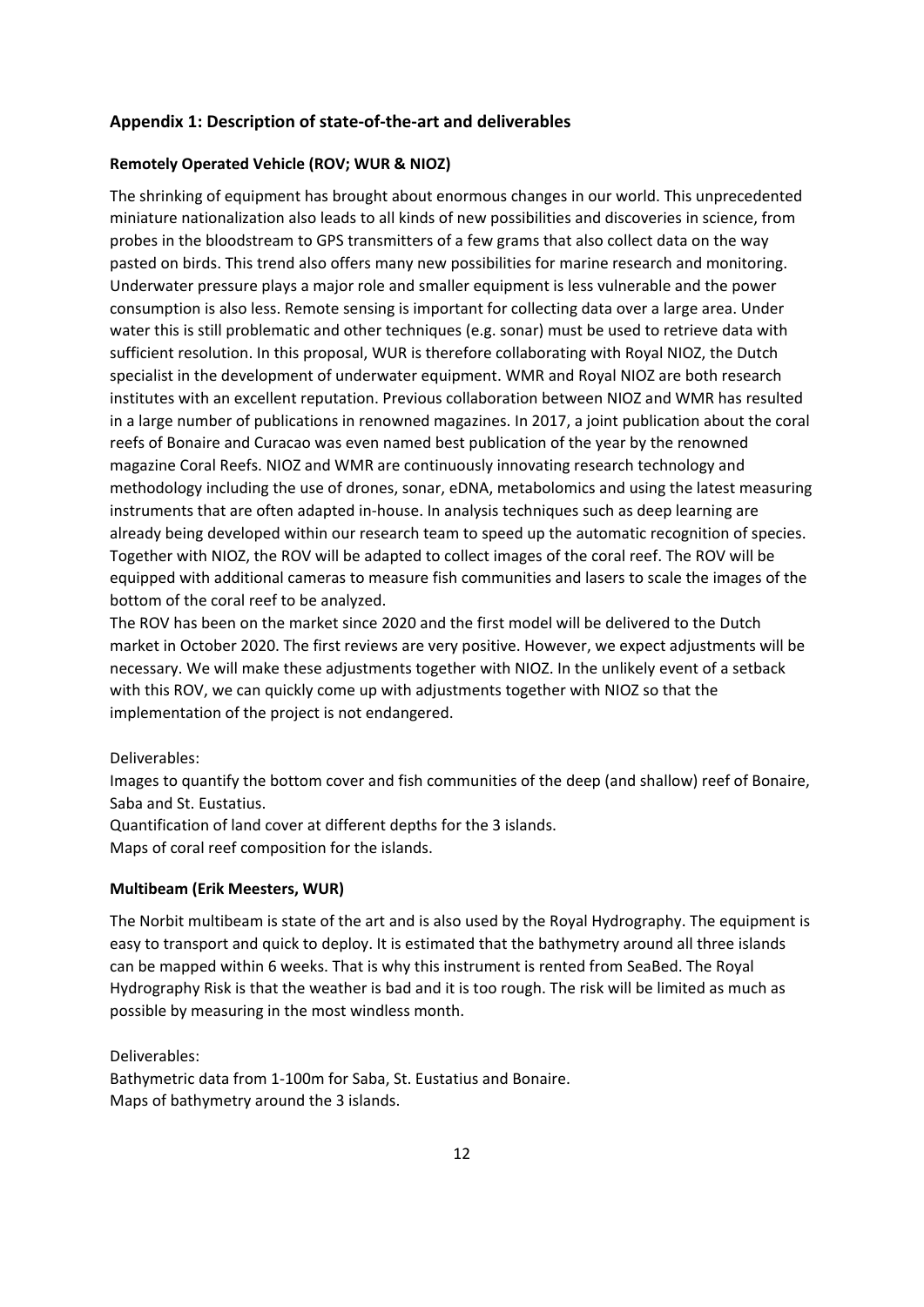#### **DEM Bonaire and other islands (Sander Mucher, WEnR-WUR)**

Remote sensing from WUR has made the earlier DEMs from St. Eustatius and Saba together with Dotkadata. They will make the DEM for Bonaire and WEnR will integrate this data from the islands with the bathymetric data collected within the project.

Deliverables:

DEMs including bathymetry for the 3 islands.

### **Metabolomics (Andi Haas, NIOZ)**

Metabolomics is the study of metabolites in cells, fluids and tissues of organisms, which are influenced by both genetic and environmental factors. Collectively, these molecules and their interactions within a biological system are known as the metabolome. In addition to genomics (the study of DNA and genetic information) and transcriptomics (the study of RNA and differences in mRNA expression), metabolomics is a relatively new technique. Metabolomics has some advantages over the other "omics" as measurements directly reflect the underlying biochemical activity and state of cells / tissues. Metabolomics thus best reflects the molecular phenotype.

One of the biggest influences of terrestrial discharge to the oceans, in addition to enrichment with inorganic nutrients, is the supply of organic compounds. These compounds can disrupt the microbial balance in marine ecosystems, releasing toxic substances or other biologically active products into the environment. Specific compounds (eg humic substances) can also serve as tracers to determine the amount and origin of the land runoff. The optically active dissolved organic matter fraction (DOM), known as fluorescent DOM (FDOM), has already been used successfully to characterize and quantify some of the terrigenic inputs<sup>9,10</sup>. The amount and composition of organic nutrients available to coral reefs is further an important factor in directly structuring the microbial community and indirectly the macrobiota. Previous work conclusively shows that an increase in bioavailable DOM promotes more copiotrophic and pathogenic microbes that deplete the resources (e.g., oxygen) required for higher trophic levels, and lead to an increase in disease. Despite the importance of DOM for water systems, its complexity has hitherto made a thorough characterization impossible. Marine DOM is one of the most complex exometabolomes on Earth and consists of tens of thousands of compounds $^{11}$ .

Methods to capture the inherent complexity of DOM have always been too expensive and failed to identify most molecular structures. The newly established high-throughput metabolomics pipeline at the NIO $Z^{11}$  provides a much more powerful tool to determine the precise molecular composition of DOM and locate the source, distribution, chemical and biologically relevant properties of terrestrial input and secondary metabolites. The new high-throughput pipeline uses coupled liquid chromatographic separation with tandem mass spectrometry (LC-MS / MS), a data analysis pipeline that performs peak extraction of extracted ion chromatograms (XIC) and calculation of molecular formulas and molecular networks (Global Natural Product Social Molecular Networking, GNPS). This allows us to more accurately identify DOM components by comparison with a rapidly growing mass spectra library<sup>12</sup>. In combination with microbial counts and metagenomic analysis to determine organism composition and metabolic potential (16S amplicon and metagenomic sequencing), this approach provides comprehensive information on water chemistry and microbial responses to external influences and on the internal responses of ecosystems in different biogeochemical environments. The combination of this new metabolomic pipeline and next-generation sequencing will provide detailed insight into the links between land influences and marine processes. Finally, it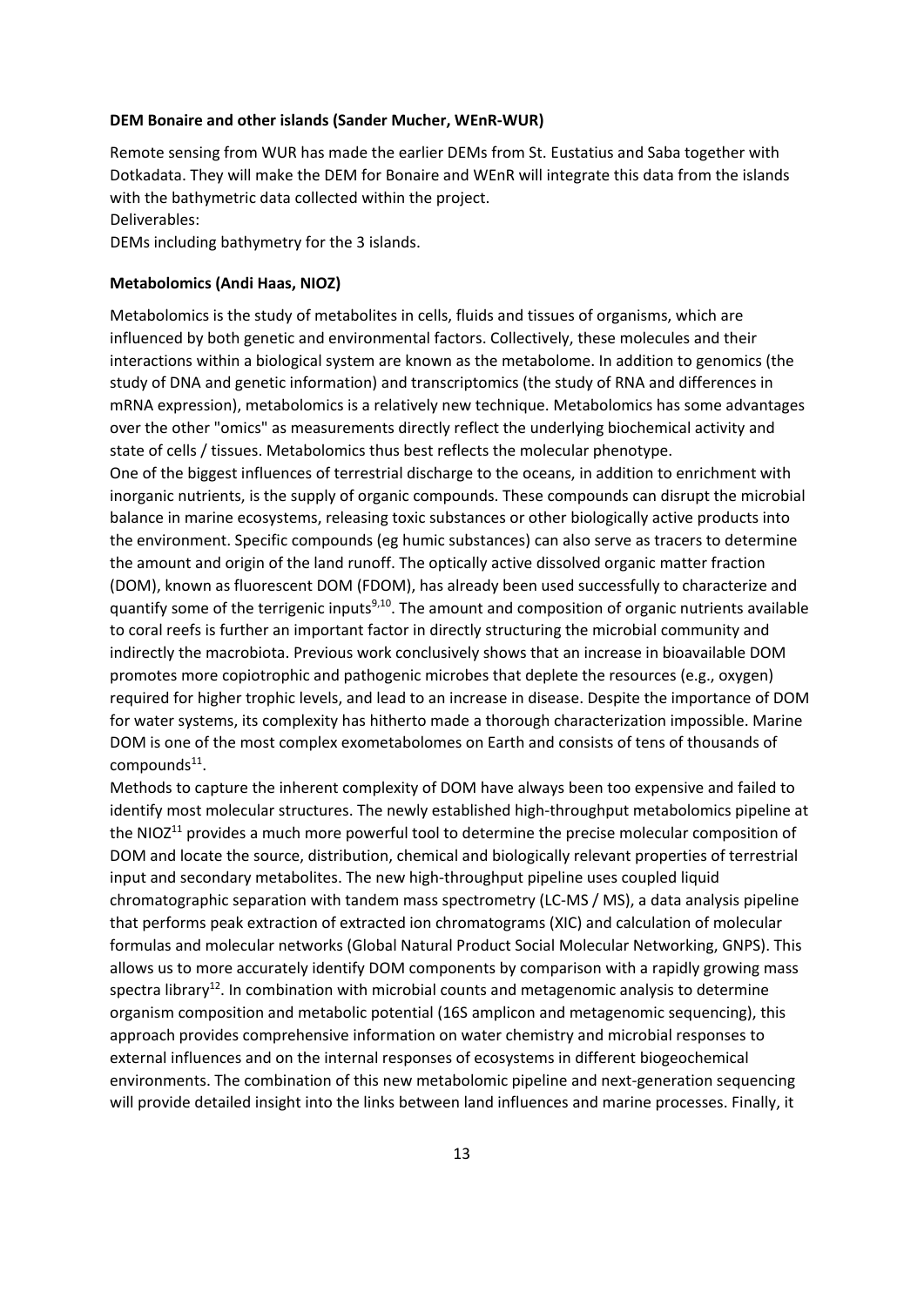allows us to identify coastal systems adaptations to the input of specific substances and how these adaptations, in turn, affect the surrounding systems.

Deliverables:

Prevention and quantification of markers for the presence of human pollution from runoff or sewage along the island.

Broad spectrum of metabolomics in relation to coral reef health. This approach can discover new biomarkers and biologically active substances related to the health status of the coral reef.

### **Deep learning (Freek Daniels, WFBR)**

Deep learning is a discipline within machine learning, in which layered neural networks learn from large amounts of data. Referencing machine learning, algorithms improve performance the more often they are exposed to data. Deep learning is particularly well suited for recognizing objects in images and determining species. Deep learning is already being used within WMR and projects to recognize benthic species have already been carried out within the Knowledge Base Research. A lot of work is also being done on this at NIOZ and globally (eg https://coralnet.ucsd.edu/). This development will continue in the coming years and image recognition via deep learning will become increasingly easier.

### **Nutrients (Erik Meesters, Van der Geest, Van Duyl, WUR-NIOZ)**

Water quality in the coastal zone has only been investigated incidentally in the Caribbean Netherlands<sup>13</sup>. As a result, there is still a lack of basic knowledge about spatial and temporal / seasonal variation in important water quality variables and the effects of incidental events. Within the program, many measurements and water samples will be taken every year to gain insight into these aspects per island. The local organizations will play a crucial role in this sampling. The parameters to be investigated are nitrogen and phosphate, dissolved organic material (DOC), algae composition, chlorophyll a, and suspended particulate matter.

### **Environmental DNA (eDNA; Lisa Becking, WUR)**

Animals, plants and microorganisms leave traces of DNA in seawater and sediment. This DNA is called environmental DNA (eDNA) and can be detected using modern genomics techniques<sup>14,15</sup>. This creates opportunities to map the biodiversity in an area efficiently. For example, by amplifying eDNA in seawater, migratory species that are often difficult to detect by visual monitoring (eg sharks, turtles and marine mammals) can be detected<sup>16</sup>. But also microbial communities that cause diseases on coral or fish communities can be detected via eDNA. With the Minion nanopore sequencing, it is now possible to do genetic biomonitoring with a mobile lab that fits in a rolling case<sup>17</sup>. In this way, the offices of STINAPA, STENAPA or Saba Conservation Foundation can become a genomics lab. Realtime eDNA sequencing offers the possibility to perform a rapid assessment of biodiversity<sup>16,18</sup> and ensures management involvement of local stakeholders in data collection. Through training and workshops, the counterparts on the islands will learn to directly sequence themselves and visualize data. There have been many developments in sampling methods and lab analyzes for eDNA from seawater and soil samples<sup>14,19</sup>. Within this project, the sampling methods, laboratory analyzes and bioinformatics pipelines will be optimized so that the data are reproducible and workable for the conditions in the Caribbean Netherlands. The final product will be a standardized monitoring protocol for eDNA, which can be performed by the rangers.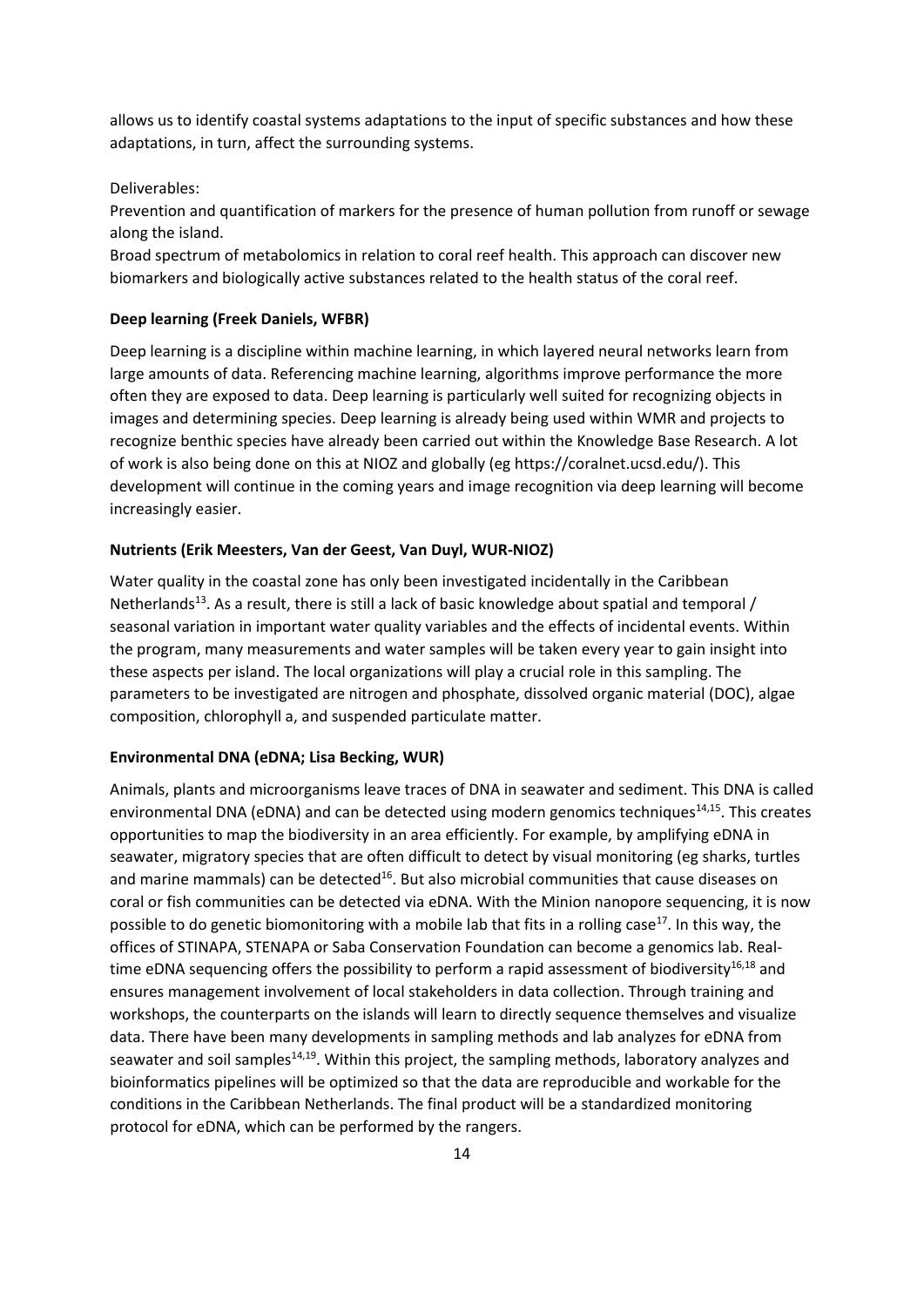Although the uses of eDNA are great, in this project we want to limit it to:

- The temporal presence of migrating megafauna, such as sharks, marine mammals and sea turtles;
- Early detection of invasive species;
- Microbial communities and germ identification.

Deliverables:

- Standardized sampling protocol.
- A mobile lab that can be used on the islands.
- Training of local partners.
- User-friendly bioinformatics pipeline.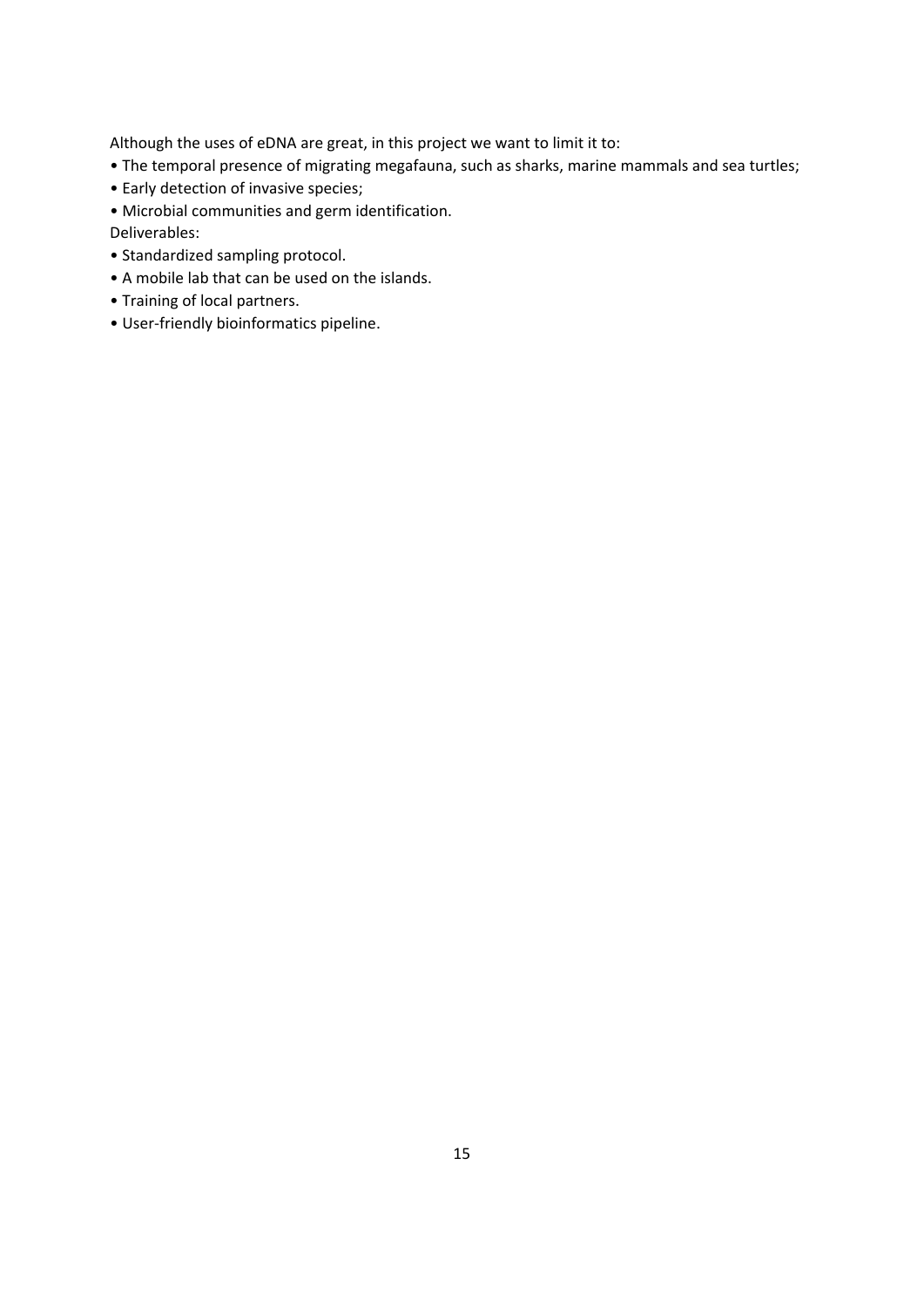# **Appendix 2: extensive work plan**

| 2021    |                                                                                   |
|---------|-----------------------------------------------------------------------------------|
| Jan-Feb | Purchase of material and testing of material, adjustments, preparation of         |
|         | fieldwork; set up data sharing cloud facility.                                    |
| Maart   | 1st field trip Bonaire; instruction Bonaire team; introduction OLB; testing field |
|         | protocols, batymetry.                                                             |
| April   | Evaluation, adjustments, sample and data processing, continuation of sampling     |
|         | through the islands.                                                              |
| Mei     | Field trip Saba and Statia; instruction teams, introduction OL, field protocol    |
|         | testing, bathymetry                                                               |
| Jun     | Sample and data processing, continuation of sampling islands.                     |
| Jul-Nov | Reporting back to the islands, intermediate report, continuation of sampling      |
|         | through the islands                                                               |
| Dec     | Continuation of sampling through islands; Sample and data processing,             |
|         | reporting, outreach activities                                                    |
|         |                                                                                   |
| 2022    |                                                                                   |
| Jan-Dec | Further sampling by local partners                                                |
| Oct     | Field trip Bonaire spatial sampling, public outreach activities                   |
| Nov     | Field trip Saba en Statia, spatial sampling                                       |
| Dec     | Sample and data processing, reporting                                             |
|         |                                                                                   |
| 2023    |                                                                                   |
| Jan     | Reporting, intermediate report, adjustments planning                              |
| Jan-Dec | Further sampling by local partners, outreach activities                           |
| May     | Field trip Bonaire                                                                |
| Jun     | Field trip Saba and Statia                                                        |
| Jul-Sep | Sample and data processing                                                        |
| Oct-Dec | Further sampling by local partners, reporting                                     |
|         |                                                                                   |
| 2024    |                                                                                   |
| Jan     | Field trip Bonaire                                                                |
| Jan-Dec | Further sampling by local partners                                                |
| Feb     | Sample and data processing                                                        |
| March   | Field trip Saba and statia                                                        |
| April   | Sample and data processing                                                        |
| May     | Data analysis, reporting                                                          |
| Jun-Oct | Further sampling, sample processing and analysis                                  |
| Nov     | Closing meeting                                                                   |
| Dec     | End report, project closure                                                       |
|         |                                                                                   |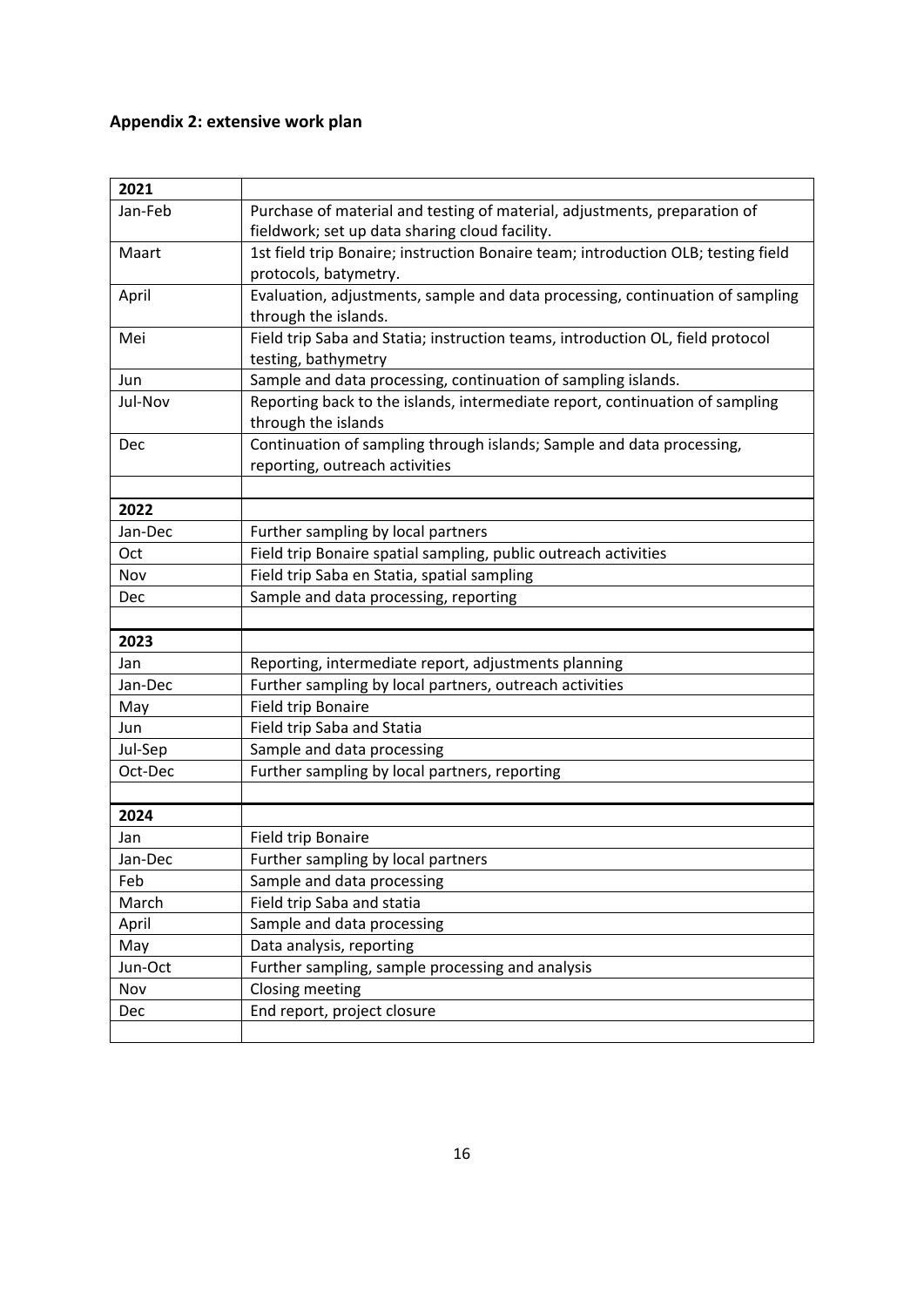# **Bijlage 3: detailinformatie consortiumpartners**

| Naam partner 1        | <b>Dive Friends Bonaire</b>    |
|-----------------------|--------------------------------|
| KvK nr.               |                                |
| Postadres en postcode |                                |
| Plaats                | <b>Bonaire</b>                 |
| Contactpersoon        | Bart Linders (General Manager) |
| e-mailadres           | bart@divefriendsbonaire.com    |

Dive Friends Bonaire is a 100% AWARE, award-winning, PADI 5-star IDC Dive Center with 8 dive locations spread out over the west coast of the island, and 4 retail stores.

We want to protect our beautiful oceans for future generations of divers. Dive Friends Bonaire is a 100% AWARE partner with a PADI Green Star Award. The Green Star Award identifies dive businesses that care about the environment and are acting to protect it.

We have a strong dedication to conservation across a wide range of business functions, including water conservation, energy use (solar panels), environmentally friendly transportation practices, use of sustainable materials, conservation leadership, and donations to conservation projects through Project AWARE, Sea Turtle Conservation, STINAPA etc..

We donate and help collect data and remove devastating debris while tackling prevention and policy efforts addressing long term solutions. Secure protection for the world's most threatened shark species, strengthen shark finning bans, and closing loopholes.

Change will come through education. We have several marine biologists in our staff and all instructors are trained to teach environment friendly dive practices. You can get involved by attending one of our regular underwater cleanups, help research and protect our reefs with citizen science, or sign up for one of the many courses. Each student certified by Dive Friends Bonaire will receive a special Project Aware certification card and donation from the Sea Turtle Awareness course goes to the local Sea Turtle Conservation project.

| Naam partner 2        | <b>Stichting Nationale Parken Bonaire (STINAPA)</b> |
|-----------------------|-----------------------------------------------------|
| KvK nr.               |                                                     |
| Postadres en postcode | Barcadera 10                                        |
| Plaats                | <b>Bonaire</b>                                      |
| Contactpersoon        | Jan van der ploeg                                   |
| e-mailadres           | director@stinapa.org                                |

Stichting Nationale Parken Bonaire (STINAPA Bonaire) is a non-governmental, not for profit foundation commissioned by the island government to manage the two protected areas of Bonaire: the Bonaire National Marine Park (BNMP) and the Washington Slagbaai National Park (WSNP). STINAPA Bonaire. STINAPA's team is comprised of 35 full-time employees whose duties include park operations, biological monitoring and research, education and outreach, events, accounting and administration. STINAPA's mission is to manage and share, protect and restore, educate and promote the resources, biodiversity and values of Bonaire's nature.

| Naam partner 3        | <b>Saba Conservation foundation (SCF)</b> |
|-----------------------|-------------------------------------------|
| KvK nr.               |                                           |
| Postadres en postcode | Fort Bay                                  |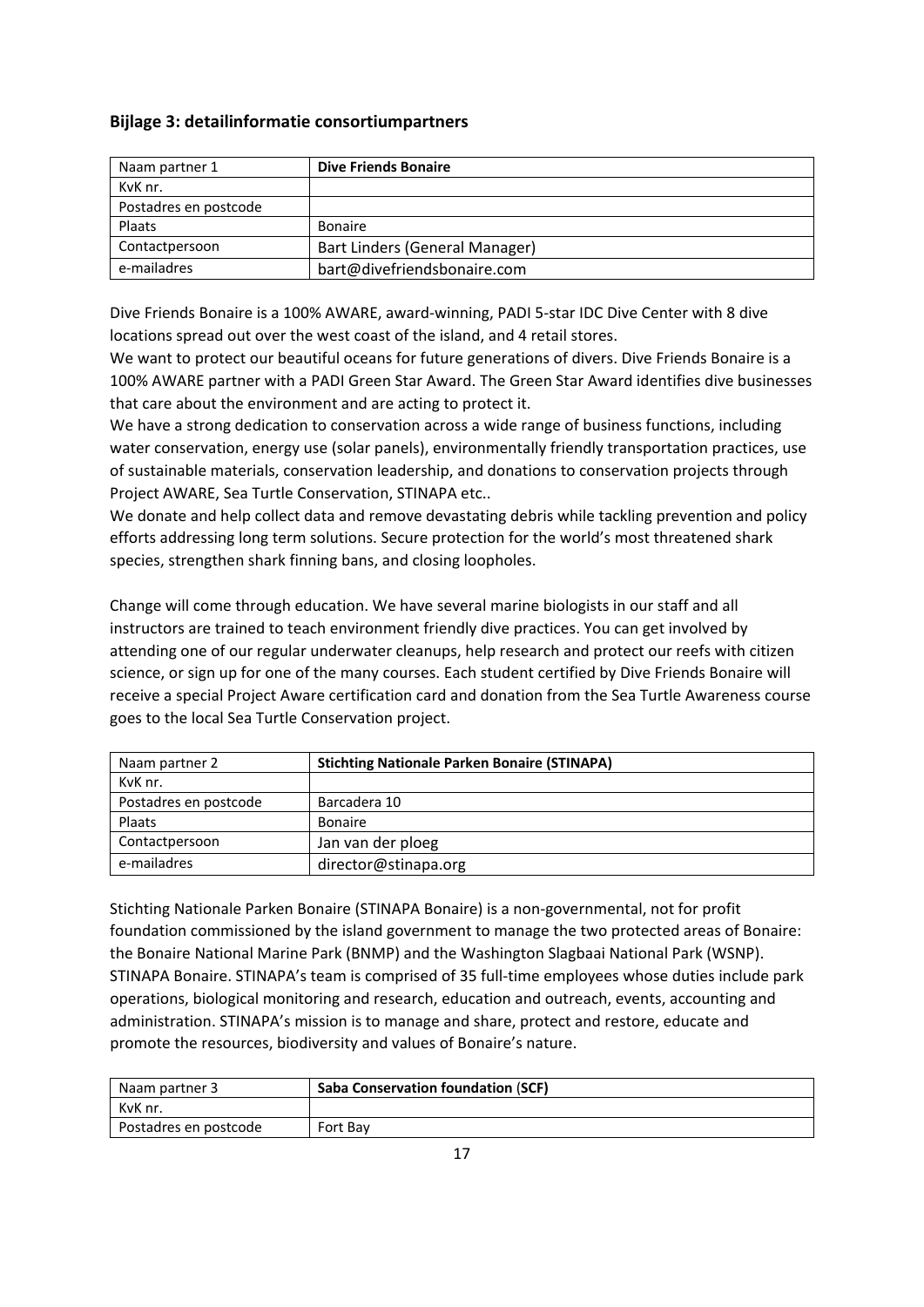| Plaats         | Saba                       |
|----------------|----------------------------|
| Contactpersoon | Kai Wulf                   |
| e-mailadres    | sabapark.manager@gmail.com |

Non-profit nature management organization responsible for education, scientific research, and enforcement [\(SCF\)](http://www.sabapark.org/about_scf/). It is the government-designated nature management authority and works closely with the Island Government in developing policy and legislation for nature conservation and management.

| Naam partner 4        | Dutch Caribbean Nature Alliance (DCNA) |
|-----------------------|----------------------------------------|
| KvK nr.               |                                        |
| Postadres en postcode | Kaya Nikiboko Zuid 56                  |
| Plaats                | Kralendijk, Bonaire                    |
| Contactpersoon        | Tadzio Bervoets                        |
| e-mailadres           | director@dcnanature.org                |

The Dutch Caribbean Nature Alliance (DCNA) is a nonprofit organization created to protect the natural environment and to promote sustainable management of natural resources on the six Dutch Caribbean islands. DCNA's mission is to help and assist the protected area management organizations, as well as other nature conservation organizations, within the Dutch Caribbean.

| Naam partner 5        | Sea Saba                   |
|-----------------------|----------------------------|
| KvK nr.               |                            |
| Postadres en postcode | Lambert Hassell Road #10   |
| Plaats                | Windwardside, Saba         |
| Contactpersoon        | Lyn Costenaro & John Magor |
| e-mailadres           | mainoffice@seasaba.net     |

Sea Saba is a private company on Saba that organizes diving for tourists and is heavily involved with community awareness raising through the Sea and Learn program, a yearly event where nature experts from around the globe are on Saba to share their expertise with the public.

| Naam partner 6        | <b>Reef Renewal Bonaire</b>        |
|-----------------------|------------------------------------|
| KvK nr.               |                                    |
| Postadres en postcode | 85 Kaya Gob. N. Debrot             |
| Plaats                | Kralendijk, Bonaire                |
| Contactpersoon        | Francesca Virdis                   |
| e-mailadres           | coordinator@reefrenewalbonaire.org |

Reef Renewal Foundation Bonaire (RRFB) is a non-profit organization funded in 2012, dedicated to protecting and restoring coral reefs in Bonaire. Through large-scale propagation, outplanting, and monitoring of genetically diverse corals, RRFB works to assist the reefs' natural recovery. To give corals a better chance to survive in the long-term future, RRFB's focus is to enhance coral populations by producing outplants using coral gardening and larval propagation as restoration methods.

While promoting awareness and engaging tourists and local volunteers, RRFB developed a large scale reef restoration program. To date, RRFB has oversees 9 nurseries for a total capacity of more than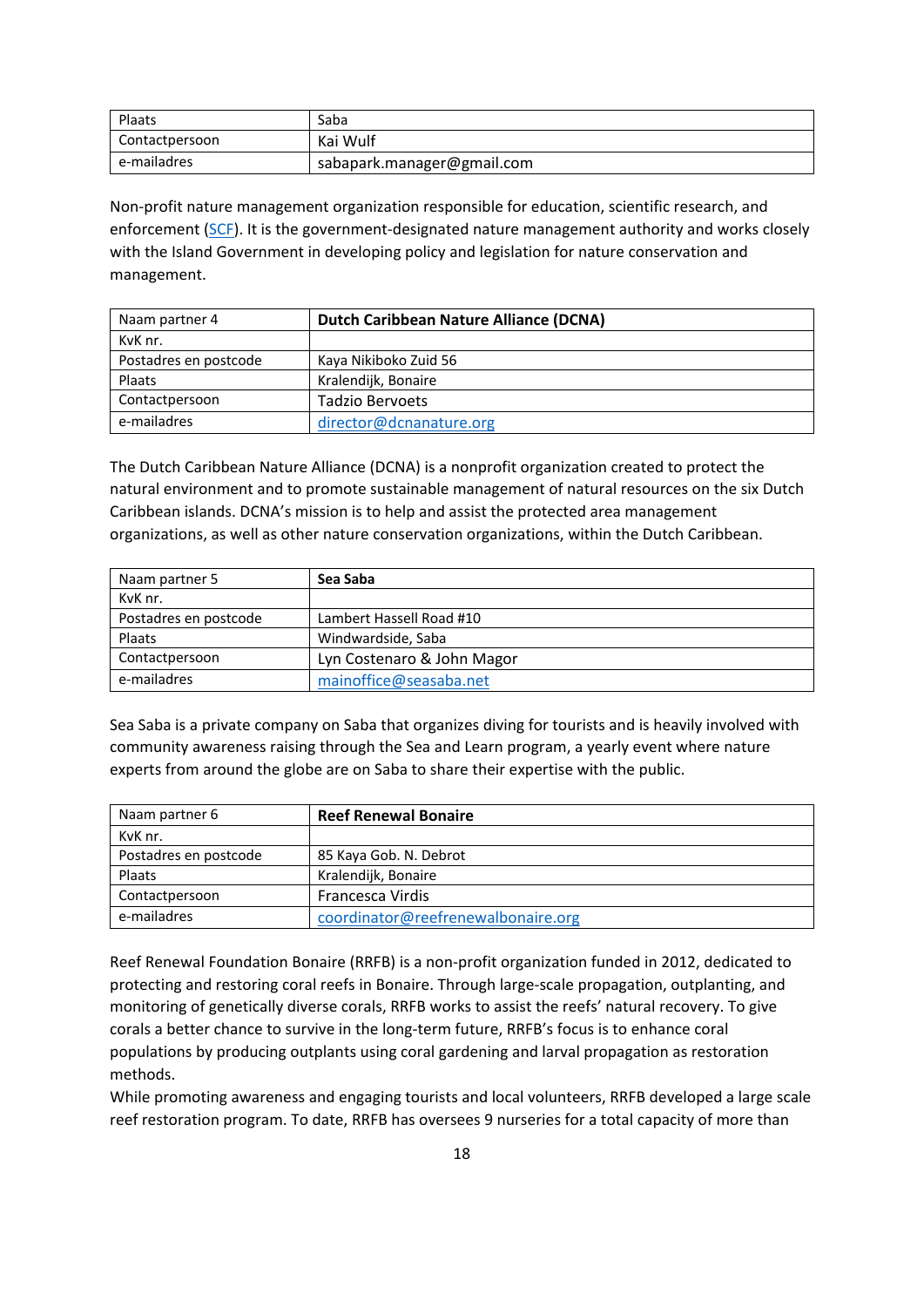15,000 corals and has outplanted more than 25,000 corals back to the reef at 11 different sites in Bonaire and Klein Bonaire.

| Naam partner 7        | <b>Golden Rock Dive Center</b> |
|-----------------------|--------------------------------|
| KvK nr.               |                                |
| Postadres en postcode | Gallows Bay                    |
| Plaats                | St. Eustatius                  |
| Contactpersoon        | Sarah and David Hellevang      |
| e-mailadres           | info@goldenrockdive.com        |

Golden Rock Dive Center is a private company that has been collaborating with underwater research projects and marine scientists all over the world for many years.

| Naam partner 8        | <b>Scubagua Dive Center</b> |
|-----------------------|-----------------------------|
| KvK nr.               |                             |
| Postadres en postcode | PO box 16 lowertown         |
| Plaats                | St. Eustatius               |
| Contactpersoon        | Mike Harterink              |
| e-mailadres           | mike@scubaqua.com           |

Scubaqua Dive Center is an eco-friendly dive center on St. Eustatius.

| Naam partner 9        | <b>Saba Divers</b>        |
|-----------------------|---------------------------|
| KvK nr.               |                           |
| Postadres en postcode | Fort Bay no. 9            |
| Plaats                | Saba                      |
| Contactpersoon        | Casey and Jilliann Hanson |
| e-mailadres           | info@sabadivers.com       |

Private diving company on Saba.

| Naam partner 10       | <b>Royal Netherlands Institute for Sea Research (NIOZ)</b> |
|-----------------------|------------------------------------------------------------|
| KvK nr.               | 41150068                                                   |
| Postadres en postcode | Landsdiep 4                                                |
|                       | 1797 SZ                                                    |
| Plaats                | 't Horntie (Texel)                                         |
| Contactpersoon        | Marcel van der Linden                                      |
| e-mailadres           | Marcel.van.der.Linden@nioz.nl                              |

NWO-NIOZ Royal Netherlands Institute for Sea Research is the national oceanographic institute and principally performs and promotes academically excellent multidisciplinary fundamental and frontier applied marine research addressing important scientific and societal questions pertinent to the functioning of oceans and seas. NIOZ serves as national marine research facilitator (NMF) for The Netherlands scientific community.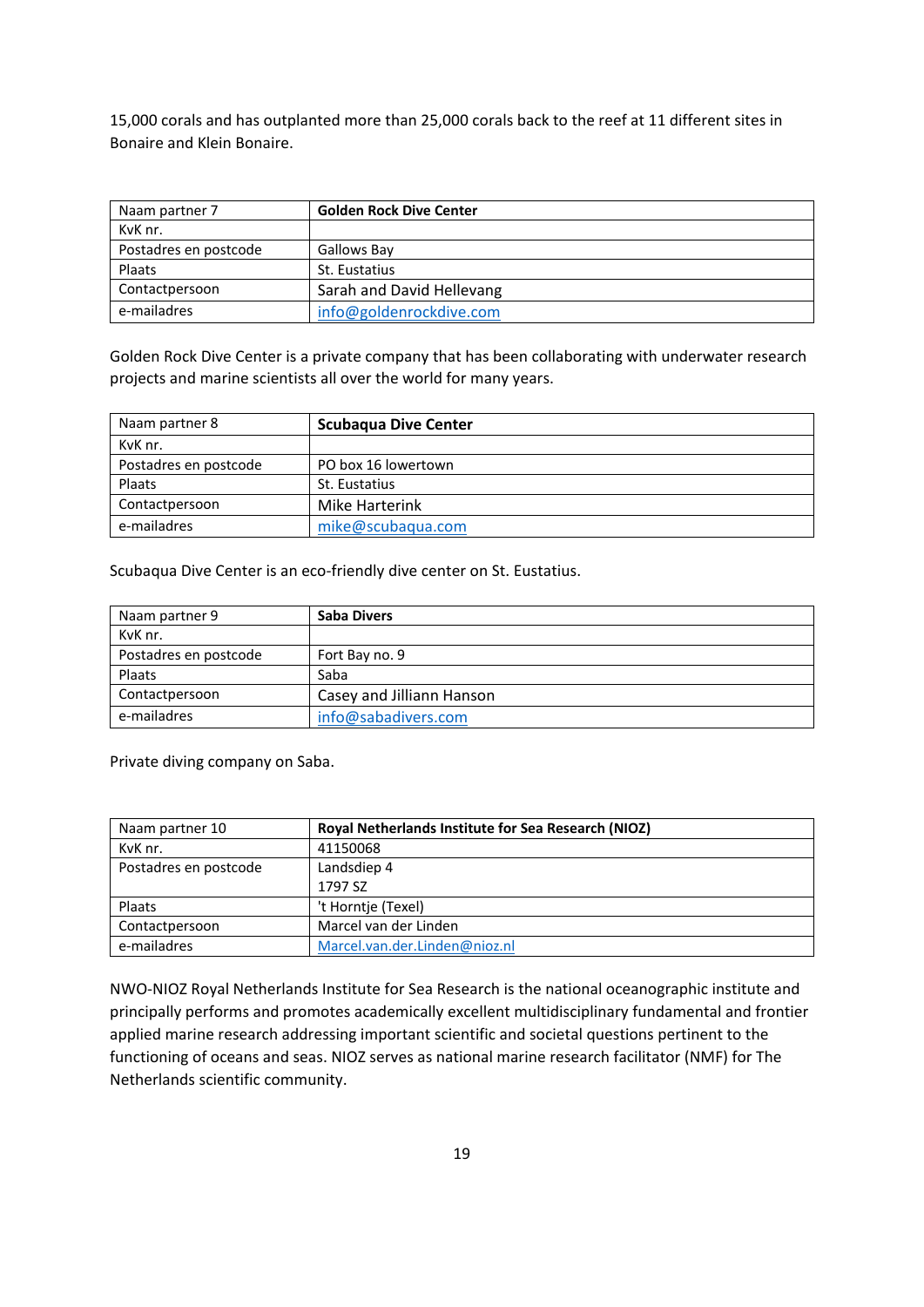| Naam partner 11       | <b>Wageningen Marine Research (WMR)</b> |
|-----------------------|-----------------------------------------|
| KvK nr.               | 09098104                                |
| Postadres en postcode | Ankerpark 17, 1781AG                    |
| Plaats                | Den Helder                              |
| Contactpersoon        | Erik Meesters                           |
| e-mailadres           | Erik.Meesters@wur.nl                    |

Wageningen Marine Research is the Netherlands research institute established to provide the scientific support that is essential for developing policies and innovation in respect of the marine environment, fishery activities, aquaculture and the maritime sector. Our mission is to explore the potential of marine nature to improve the quality of life. Wageningen Marine Research is an independent, leading scientific research institute conducting research with the aim of acquiring knowledge and offering advice on the sustainable management and use of marine and coastal areas.

| Naam partner 12       | <b>Wageningen Environmental Research (WEnR)</b> |
|-----------------------|-------------------------------------------------|
| KvK nr.               | 09098104                                        |
| Postadres en postcode | Droevendaalsesteeg 3, 6708 PB                   |
| Plaats                | Wageningen                                      |
| Contactpersoon        | Sander Mucher                                   |
| e-mailadres           | sander.mucher@wur.nl                            |

Wageningen Environmental Research, the leading research institute for our green living environment provides "Nature-based solutions for a greener world" and offers a combination of practical, innovative and interdisciplinary scientific research across many disciplines related to the green world around us and the sustainable use of our living environment. Aspects of our environment on which Wageningen Environmental Research focuses include soil, water, the atmosphere, the landscape and biodiversity – on a global scale as well as regionally, from the Dutch polders to the Himalayas and from Amsterdam to the Arctic.

| Naam partner 13       | Wageningen Food & Biobased Research (WFBR) |
|-----------------------|--------------------------------------------|
| KvK nr.               | 09098104                                   |
| Postadres en postcode | Bornse Weilanden 9, 6708 WG                |
| <b>Plaats</b>         | Wageningen                                 |
| Contactpersoon        | <b>Freek Daniels</b>                       |
| e-mailadres           | freek.daniels@wur.nl                       |

Wageningen Food & Biobased Research develops insights and technologies that support companies, governments and other research institutes in creating innovative solutions for a healthier, more sustainable and prosperous world. We partner in the creation and production of healthy and tasty foods, of truly-sustainable food chains, and in developing chemicals and materials that use biomass instead of fossil resources. Our in-depth knowledge of the entire chain, from raw materials through processing to end product, drives our approach. WFBR has much experience in image analysis using Deep Learning.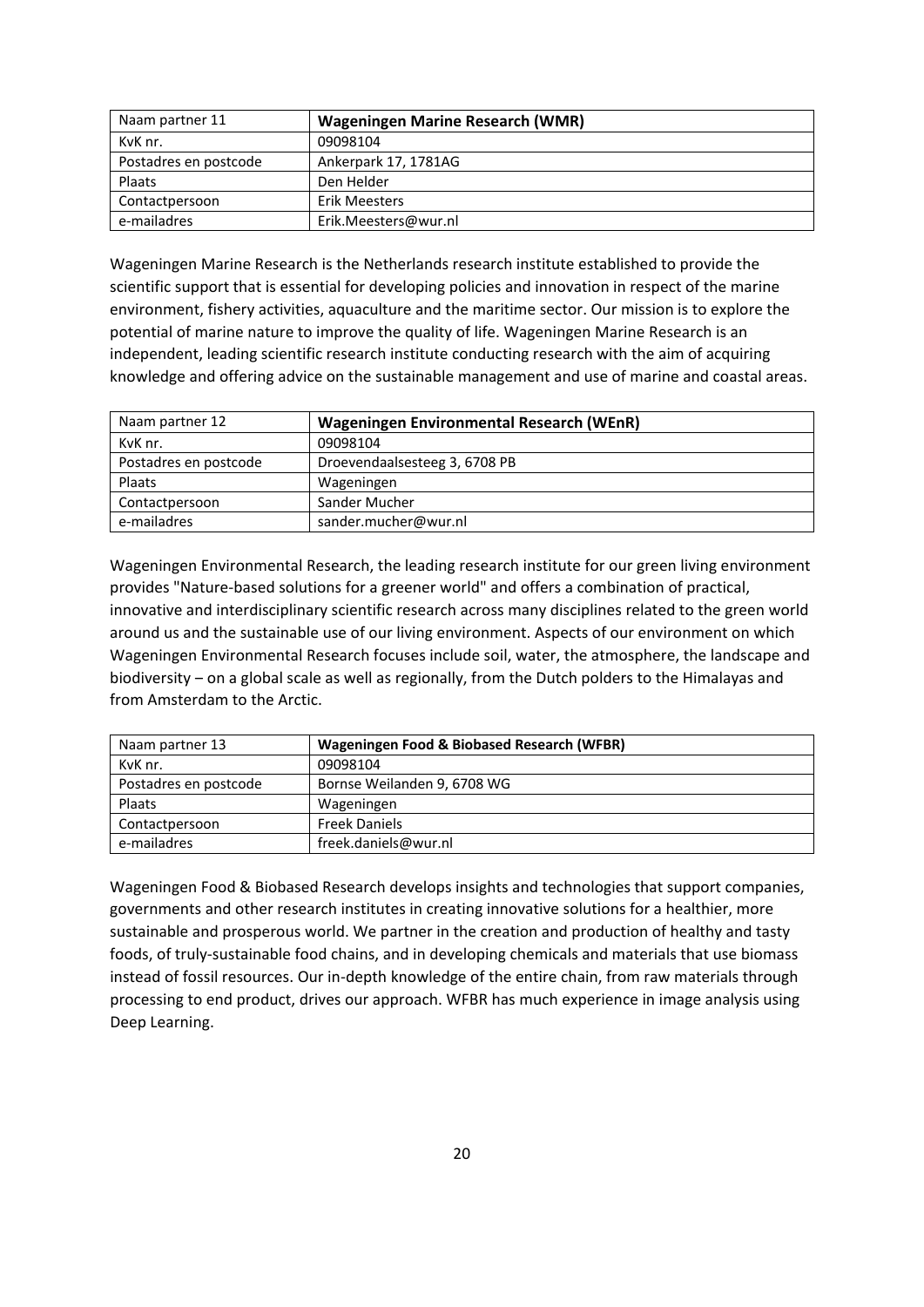# **Bijlage 4: Kostenbegroting en financiering**

## **Tabel 1. Samenvatting kosten en financiering (deze tabel kopiëren naar de hoofdtekst)**

In deze tabel vult u bij kosten de totalen in van tabel 2a (kosten kennisinstellingen) en tabel 2b (kosten overige projectpartners). Bij financiering vult u de totalen in van tabel 3 (in kind bijdrage projectpartners) en tabel 4 (cash bijdrage projectpartners). Tot slot vult u de gevraagde bijdrage in (uitgesplitst in WR-capaciteit en PPS-toeslag).

| <b>Kosten</b>                                       | Bedragen in k€ (excl. BTW) |        |        |        |               |
|-----------------------------------------------------|----------------------------|--------|--------|--------|---------------|
|                                                     | 2021                       | 2022   | 2023   | 2024   | <b>Totaal</b> |
| Kosten kennisinstellingen (totaal tabel 2a)         | 456.38                     | 335.98 | 342.93 | 369.87 | 1505.16       |
| Kosten overige projectpartners (totaal tabel 2b)    | 41.25                      | 41.25  | 41.25  | 41.25  | 165           |
| <b>TOTAAL KOSTEN</b>                                | 497.63                     | 377.23 | 384.18 | 411.12 | 1670.16       |
| <b>Financiering</b>                                 |                            |        |        |        |               |
| Cofinanciering                                      | 2021                       | 2022   | 2023   | 2024   | <b>Totaal</b> |
| In kind bijdrage private partners (totaal tabel 3a) | 35.50                      | 35.50  | 35.50  | 35.50  | 142.00        |
| In kind bijdrage ov. partners (totaal tabel 3b)     | 0.00                       | 0.00   | 0.00   | 0.00   | 0.00          |
| Cash bijdrage private partners (totaal tabel 4a)    | 6.80                       | 6.80   | 6.80   | 6.80   | 27.20         |
| Cash bijdrage ov. partners (totaal tabel 4b)        | 0.00                       | 0.00   | 0.00   | 0.00   | 0.00          |
| <b>Totaal cofinanciering</b>                        | 42.30                      | 42.30  | 42.30  | 42.30  | 169.20        |
| Gevraagde publieke bijdrage                         | 2021                       | 2022   | 2023   | 2024   | <b>Totaal</b> |
| Gevraagde publieke inbreng: WR-capaciteit           | 455.33                     | 334.93 | 341.88 | 368.82 | 1500.96       |
| Gevraagde publieke financiering: PPS-toeslag        |                            |        |        |        |               |
| Totaal gevraagde publieke bijdrage                  | 455.33                     | 334.93 | 341.88 | 368.82 | 1500.96       |
| <b>TOTAAL FINANCIERING</b>                          | 497.63                     | 377.23 | 384.18 | 411.12 | 1670.16       |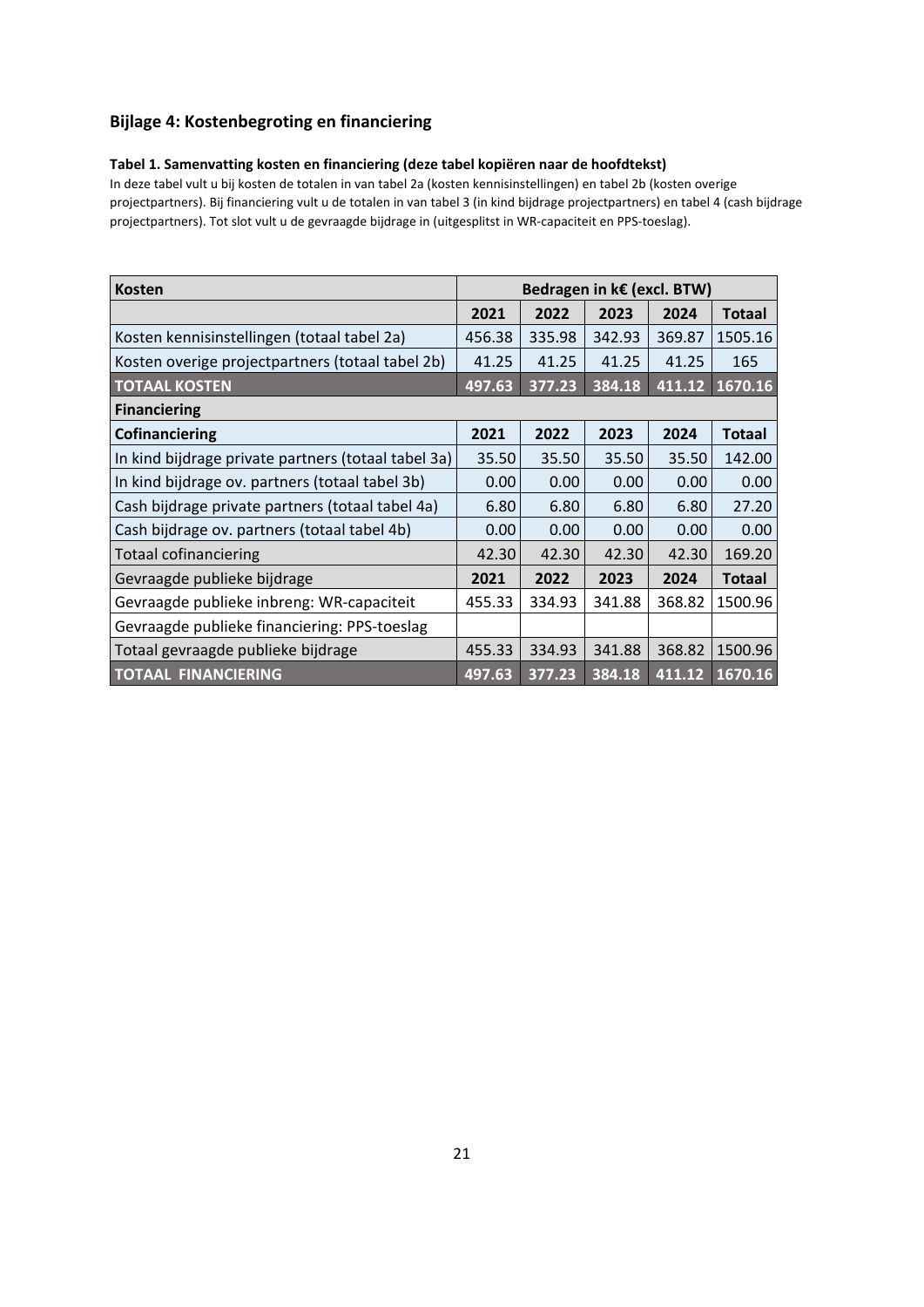|                                   | Kosten in k€ EXCLUSIEF BTW |       |            |       |               |  |
|-----------------------------------|----------------------------|-------|------------|-------|---------------|--|
| Projectkosten                     | 2021                       | 2022  | 2023       | 2024  | <b>Totaal</b> |  |
|                                   |                            |       | in $k \in$ |       |               |  |
| naam kennisinstelling             |                            |       |            |       |               |  |
| <b>WMR</b>                        | 191.4                      | 196.2 | 201.1      | 206.1 | 794.8         |  |
| WEnR                              | 40.3                       | 41.3  | 42.3       | 43.4  | 167.3         |  |
| <b>NIOZ</b>                       | 25.2                       | 25.8  | 26.5       | 27.1  | 104.6         |  |
| <b>WFBR</b>                       | 10.1                       | 10.3  | 10.6       | 10.8  | 41.8          |  |
| <b>TOTAAL PERSONEEL:</b>          | 266.9                      | 273.6 | 280.5      | 287.5 | 1,108.5       |  |
| Onderhoud duikuitrusting          | 1.0                        | 1.0   | 1.0        | 1.0   | 4.0           |  |
| Nutrientenanalyses                | 7.5                        | 7.5   | 7.5        | 7.5   | 30.0          |  |
| Edna analyses                     | 14.4                       | 4.9   | 4.9        | 4.9   | 29.1          |  |
| Isotopenanalyses                  | 3.0                        | 3.0   | 3.0        | 3.0   | 12.0          |  |
| <b>DTM</b>                        | 40.0                       |       |            |       | 40.0          |  |
| Huur multibeam                    | 30.0                       | 0.0   | 0.0        | 0.0   | 30.0          |  |
| Onvoorzien                        | 4.0                        | 4.0   | 4.0        | 4.0   | 16.0          |  |
| ROV aanpassingen                  | 20.0                       |       |            |       | 20.0          |  |
| Afsluiting                        |                            |       |            | 20.0  | 20.0          |  |
| <b>Consumables NIOZ</b>           | 4.5                        | 4.5   | 4.5        | 4.5   | 18.0          |  |
| <b>TOTAAL MATERIEEL:</b>          | 124.4                      | 24.9  | 24.9       | 44.9  | 219.1         |  |
| Gopro Hero 8 met OW huis          | 2.6                        |       |            |       | 2.6           |  |
| BenthoTorch                       | 1.9                        | 1.9   | 1.9        | 1.9   | 7.6           |  |
| FluoroProbe                       | 4.6                        | 4.6   | 4.6        | 4.6   | 18.4          |  |
| <b>ROV</b>                        | 17.0                       |       |            |       | 17.0          |  |
| Stromingmeters                    | 8.0                        |       |            |       | 8.0           |  |
| Algae torch                       | 6.0                        | 6.0   | 6.0        | 6.0   | 24.0          |  |
| <b>TOTAAL INVESTERING:</b>        | 40                         | 12    | 12         | 12    | 78            |  |
| <b>Naam kennisinstellling</b>     |                            |       |            |       |               |  |
| Reiskosten WMR                    | 15.0                       | 15.0  | 15.0       | 15.0  | 60.0          |  |
| Reiskosten WEnR                   | 5.0                        | 5.0   | 5.0        | 5.0   | 20.0          |  |
| Reiskosten NIOZ                   | 5.0                        | 5.0   | 5.0        | 5.0   | 20.0          |  |
| <b>TOTAAL OVERIG:</b>             | 25.0                       | 25.0  | 25.0       | 25.0  | 100.0         |  |
| <b>KOSTEN TOTAAL (excl. BTW):</b> | 456.4                      | 336.0 | 342.9      | 369.9 | 1,505.16      |  |